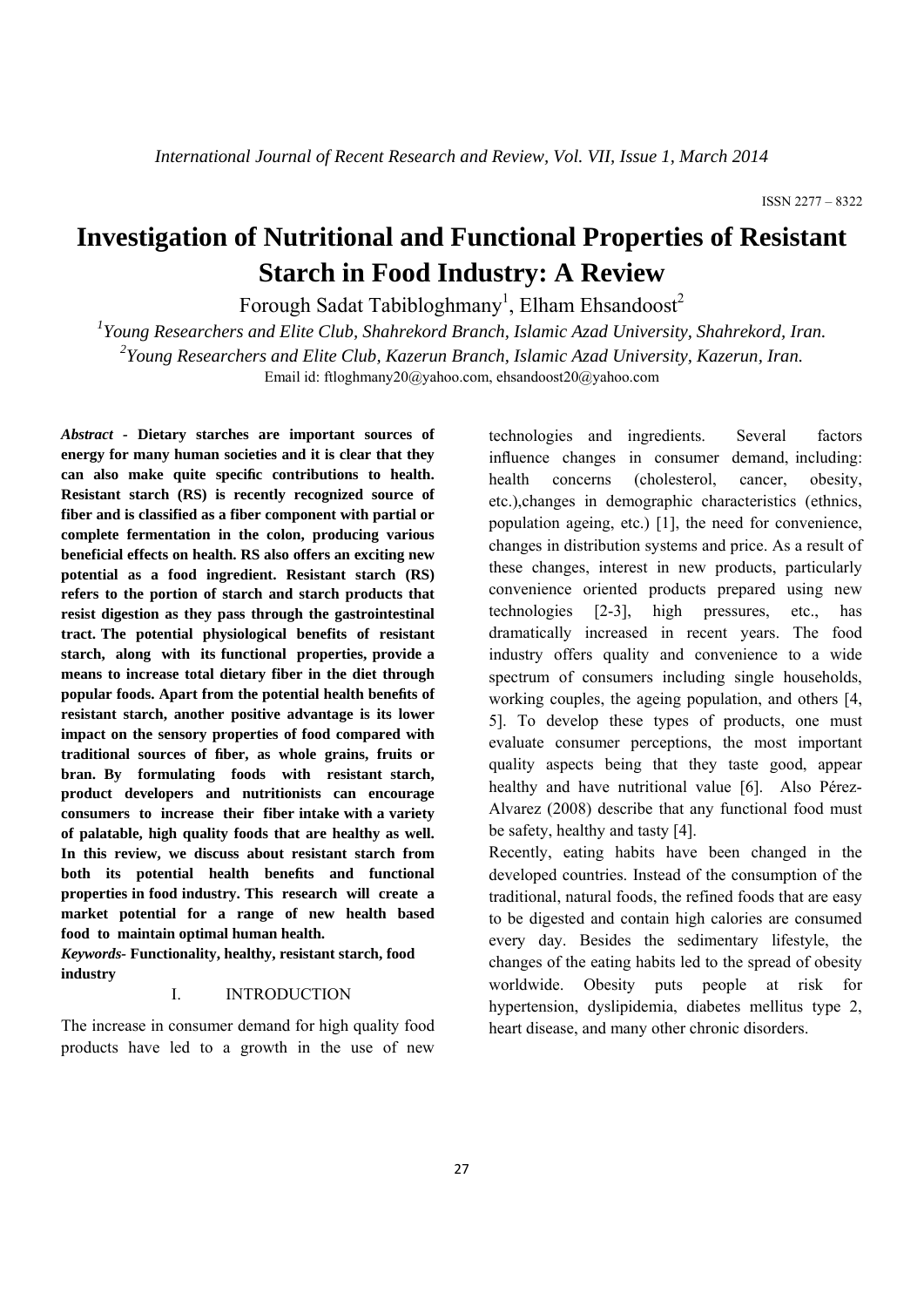Diet rich in dietary fiber is considered to be generally low in saturated fat and have several other health benefits; therefore, many national authorities have long recommended greater consumption of grain and fiber-rich products to control weight. The consumption of dietary fibers seems to be a promising solution according to their definition (AACC report): Dietary fibers are resistant to digestion and absorption in the human small intestine with complete or partial fermentation in the large intestine. Dietary fibers promote beneficial physiological effects including laxation, and/or blood cholesterol attenuation, and/or blood glucose attenuation.

Dietary fiber (DF) can be defined from different points of views, including legal, technological, chemical, nutritional and functional. Hipsley defined fiber in 1953 [7] but, dietary fiber is not an entity, but a collective term for a complex mixture of substances with different chemical and physical properties, which exert different types of physiological effects. Dietary fiber was first defined as non-digestible components of plants that make up the plant cell wall: cellulose, hemicelluloses (both non-starch polysaccharides) and lignin. The Commission of The European Communities (2008) defines 'fiber' as carbohydrate polymers with three or more monomeric units, which are neither digested nor absorbed in the small intestine.[8]

In a report of a Joint FAO/WHO Expert Consultation, resistant starch is defined as dietary fiber as well Resistant starch that escapes digestion in the human small intestine appears to have a unique combination of physiological and functional properties compared to traditional types of fiber. Namely, the consumption of high amount of resistant starches may improve glucose and lipid metabolism, can reduce the risk of diabetes mellitus type 2, coronary, and heart diseases as well as colorectal cancer and other gastrointestinal disorders. Additionally, commercial resistant starches have desirable physicochemical properties making it useful in a variety of foods. Moreover, resistant starches do not influence the sensory properties of starch-based products (bread, pasta, cookies, pudding, yoghurt etc.) significantly.

The demand for the application of resistant starch as a functional ingredient is growing, thus, the analysis of its structural, thermal, rheological, and digestibility properties have great importance. Moreover, the understanding of the relationship between structural characteristics and functional as well as nutritional properties of resistant starches can help food producers in optimizing industrial applications.

The aim of this paper is to review selected topics related to resistant starch and examine all aspects from both its potential health benefits (similar to soluble fiber) and functional properties.

# II. GENERALLY ABOUT THE STARCH MOLECULE

Starch is the dominant carbohydrate reserve material of higher plants, being found in leaf chloroplasts and in the amyloplasts of storage organs such as seeds and tubers. Biosynthesis of starch granules takes place primarily in the amyloplasts, it is the major source of carbohydrate in the human diet [9]. Starch granules vary in shape (spherical, oval, polygonal, disk, elongated and kidney shapes), in size  $(1 \mu m-100 \mu m)$  in diameter), in size distribution (uni- or bimodal), in association of individual (simple) or granule clusters (compound) and in composition (α-glucan, lipid, moisture, protein and mineral content).chemically, Starch granules are composed of two types of *alpha*glucan, amylose and amylopectin, which represent approximately 98-99 % of the dry weight. The ratio of the two polysaccharides varies according to the botanical origin of the starch; normal starches contain 70-80 % amylopectin and 20-30 % amylose [10, 11].

Amylose and amylopectin have different structures and properties; however, both molecules are composed of a number of monosaccharides (glucose) linked together with *alpha*-1, 4 and/or *alpha*-1-6 linkages. Amylose is a mainly linear polymer consisting of long chains of *alpha*-1, 4-linked glucose units. Its molecular weight is approximately 1\*105-1\*106, it has a degree of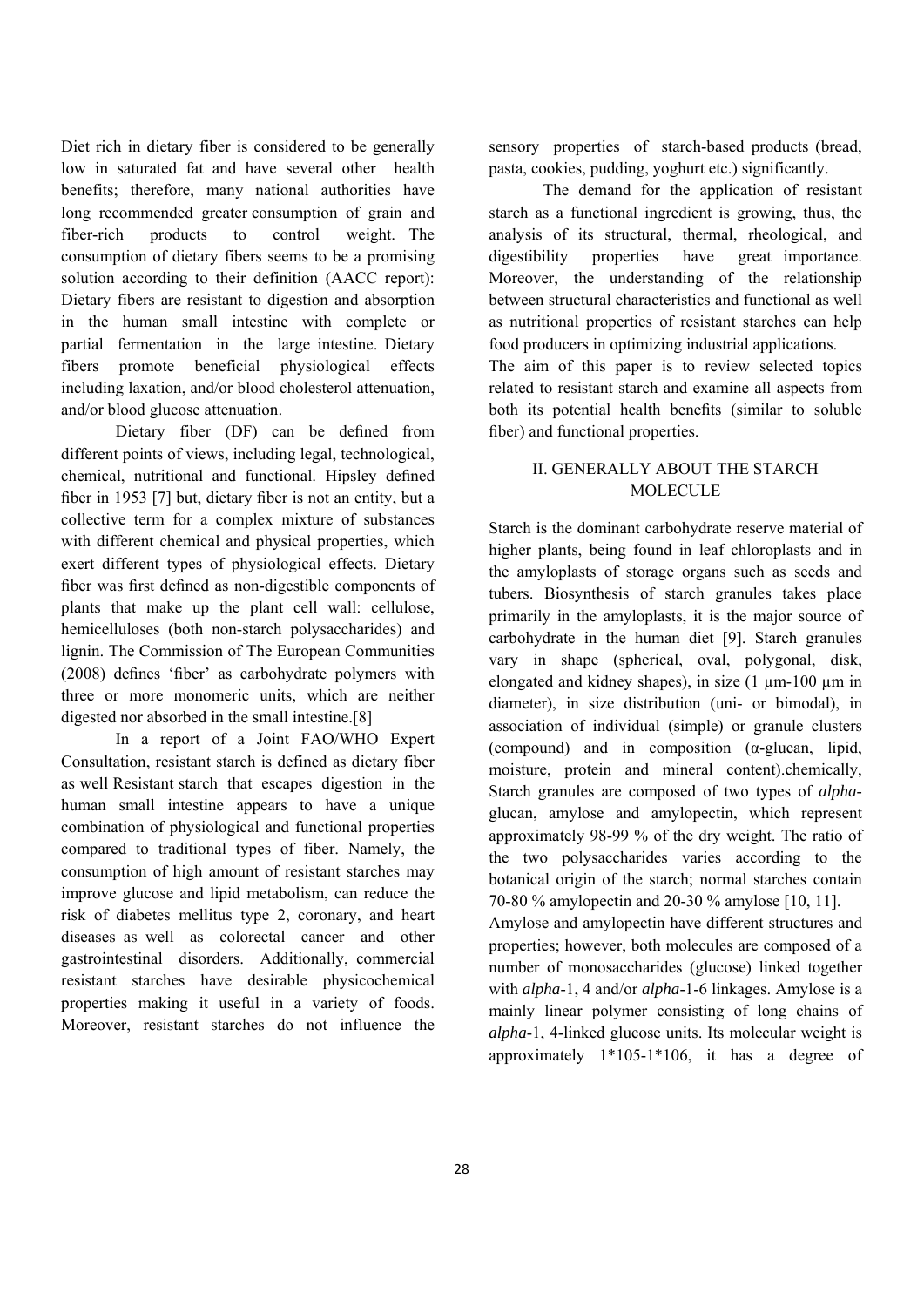polymerisation (DP) by number (DPn) of 324-4920 with around 9-20 branch points equivalent to 3-11 chains per molecule [12, 13]. On the basis of X-ray diffraction studies, the presence of A-type and B-type amylose is indicated. The structural elements of B-type are double helices, which are packed in an antiparallel, hexagonal mode. The central channel surrounded by 6 double helices is filled with water (36 H2O/unit cell). A-Type is very similar to B-type, except that the central channel is occupied by another double helix, making the packing closer. In this type, only 8 molecules of water per unit cell are inserted between the double helices. Generally, most cereal starches give the socalled A-type pattern; some tuber starches (*e.g.* potato) and cereal starches rich in amylose yield the B-type pattern, while legume starches generally give a C-type pattern(mix of A and B), and V-type(semi crystalline form) occurs in swollen granules [1]. These types depend partly on the chain length making up the amylopectin lattice, the density of packing within the granules, and the presence of water [14]. In general, digestible starches are broken down (hydrolyzed) by the enzymes a-amylases, glucoamylase and sucrase– isomaltase in the small intestine to yield free glucose that is then absorbed [15]. However, not all starch in the diet is digested and absorbed in the small intestine [9].

### III. RESISTANT STARCH (RS)

For nutritional purposes, starch can be classified into three categories by the Englyst test [16, 17], depending on their rate and extent of digestion; these include rapidly digestible starch (RDS), slowly digestible starch (SDS), and resistant starch (RS). The main enzymes, which take part in starch hydrolysis, are amylases and amyloglucosidases resulting glucose, maltose and dextrins liberation during the digestion [18].

 RDS is the fraction of starch granules that cause a rapid increase in blood glucose concentration after ingestion of carbohydrates. This fraction of starch *in vitro* is defined as the amount of starch digested in the first 20 min of a standard digestion reaction mixture [17]. Although RDS is defined by experimental

analysis of digestion *in vitro*, the rate of starch conversion to sugar follows similar kinetics in the human digestive system [19]. RDS means mainly amorphous starch fractions that occur in high amounts in freshly cooked or baked starchy foods (bread, potatoes). [18].

SDS is the fraction of starch that is digested slowly but completely in the human small intestine [19]. SDS is defined as the starch that is digested after the RDS but in no longer than 120 min under standard conditions of substrate and enzyme concentration [17]. The potential health benefits of SDS *in vivo* include stable glucose metabolism, diabetes management, mental performance, and satiety [20]. Mostly physically inaccessible amorphous starches, raw starches with Atype or C-type crystalline pattern and B-type starches either in granule form or retrograded form belong to this type.

**RS**: The fraction of starch that escapes digestion in the small intestine, and cannot be digested within 120 min, is defined as **RS** [19]. The term of "resistant starch" derives from Englyst et al. (1982) [21]. Later, it has been defined formally by the European Flair Concerted Action on Resistant Starch (EURESTA) as the starch or products of starch degradation that escapes digestion in the human small intestine of healthy individuals and may be completely or partially fermented in the large intestine as a substrate for the colonic microflora acting as a prebiotic material [22]. Many studies have shown that RS is a linear molecule of a-1,4-D-glucan, essentially derived from the retrograded Amylose fraction, and has a relatively low molecular weight (1.2 \_ 105 Da) [23].

Resistant starch may not be digested for four reasons:

**(i)** This compact molecular structure limits the accessibility of digestive enzymes, various amylases, and explains the resistant nature of raw starch granules [24]. The starch may not be physically bioaccessible to the digestive enzymes such as in grains, seeds or tubers. **(ii)** The starch granules themselves are structured in a way which prevents the digestive enzymes from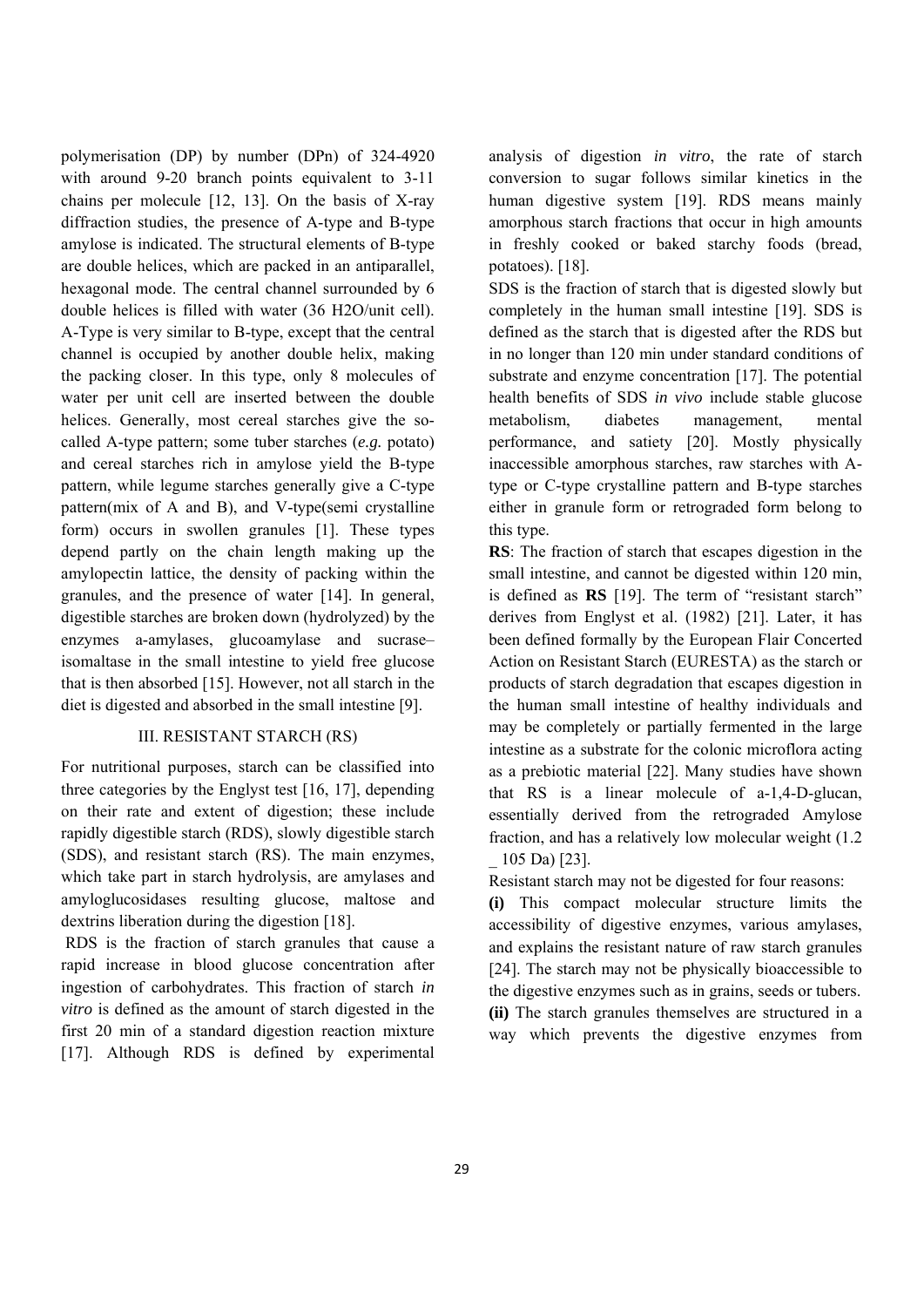breaking them down (e.g. raw potatoes, unripe bananas and high-amylose maize starch) [15].

**(iii)** Starch granules are disrupted by heating in an excess of water in a process commonly known as gelatinization, which renders the molecules fully accessible to digestive enzymes. Some sort of hydrated cooking operation is typical in the preparation of starchy foods for consumption, rendering the starch rapidly digestible [24]. However, if these starch gels are then cooled, they form starch crystals that are resistant to enzymes digestion. This form of 'retrograded' starch is found in small quantities (approximately5%) in foods such as ''corn-flakes" or cooked and cooled potatoes, as used in a potato salad.

**(iv)**Selected starches that have been chemically modified by etherisation, esterisation or cross-bonding, cannot be broken down by digestive enzymes [25].

The physical properties of resistant starch, particularly its low water-holding capacity, make it a functional ingredient that provides good handling and improves texture in the final product [26]. By careful control of the processing conditions employed, for example, the moisture content, pH, temperature, duration of heating, repeated heating–cooling cycles, etc., the content of RS may reach as much as 30%. RS is shown to improve eating qualities because of its increased expansion, enhanced crispiness, and reduced oil ''pickup" in deepfat-fried foods, contrary to the traditional dietary fiber, which imparts a gritty texture and strong flavor [23].

In comparison with traditional fibers, such as whole grains, bran or fruit fibers [1], RS possesses the advantage of affecting the sensory properties of the final products less, which is very positive for consumer acceptability. Resistant starch provides many technological properties, such as better appearance, texture, and mouth feel than conventional fibers [27]. A wide range of foods has been enriched with RS including bread, cakes, muffins, pasta and battered foods [28].

# IV. RESISTANT STARCH AS A COMPONENT OF DIETRY FIBER

Generally, dietary fiber refers especially to non-starch polysaccharides, resistant oligosaccharides and analogous carbohydrates. It also includes resistant starch [29].Traditionally, in the UK, the definition of dietary fiber includes only non-starch polysaccharides and lignin, and does not include RS [29]. However, currently, naturally occurring resistant starch (such as found in whole grains, legumes, cooked and chilled pasta, potatoes and rice, unripe bananas) is considered dietary fiber, while resistant starches added to foods for health benefits are classified as functional fiber under the AACC (American Association of Cereal Chemists, 2000) and NAS (National Academy of Sciences, 2002) definition (16).

The increased awareness of consumers concerning the relationship between food, lifestyle and health has been one of the reasons for the popularity of food rich in fiber, so resistant starch (RS) has gained importance as a new source of dietary fiber [30]. The general behavior of RS is physiologically similar to that of soluble, fermentable fiber, like guar gum. The most common results include increased fecal bulk and lower colonic pH [31]. Additional observations suggest that resistant starch, such as soluble fiber, has a positive impact on colonic health by increasing the crypt cell production rate, or decreasing colonic epithelial atrophy in comparison with non-fiber diets. There are indications that resistant starch, like guar, a soluble fiber, influences tumorigenesis, and reduces serum cholesterol and triglycerides. Overall, since resistant starch behaves physiologically as a fiber, it should be retained in the total dietary fiber assay [24]. The recent increased interest in RS is related to its effects in the gastrointestinal tract, which in many ways are similar to these of dietary fiber. Like soluble fiber, RS is a substrate for the colonic microbiota, forming metabolites including short-chain fatty acids (SCFA), i.e. mainly acetic, propionic and butyric acid. Butyric acid is largely metabolised by the colonocyte, and is the most import energy source for the cell (32). RS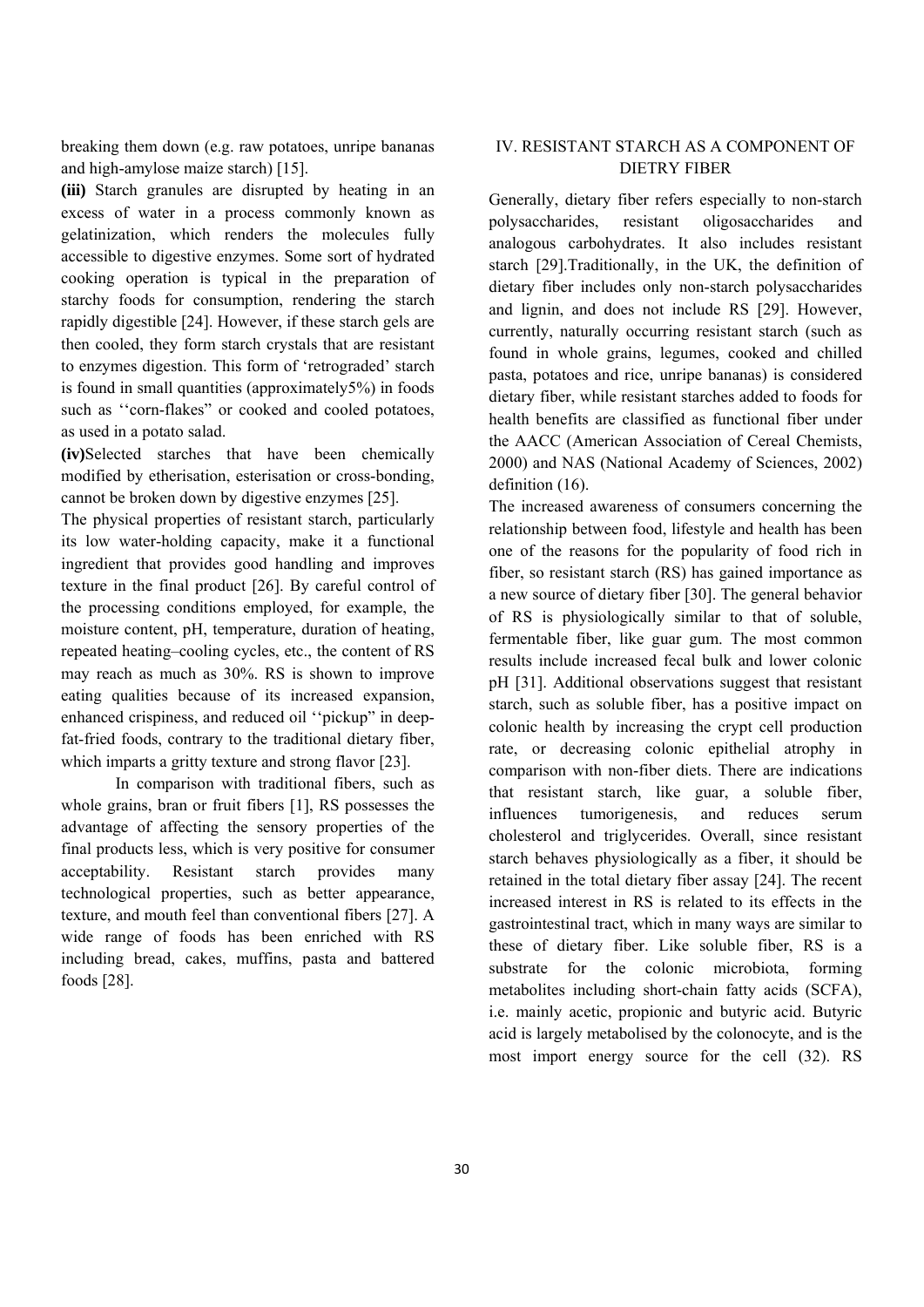consumption has also been related to reduce postprandial glycemic and insulinemic responses, which may have beneficial implications in the management of diabetes [33]. Therefore, there is wide justification for assuming that RS behaves physiologically like fiber [14].

RS is not a cell wall component but is nutritionally more similar to NSP than to digestible starch. Of late, RS has been considered a new ingredient for creating fiber-rich foods, although one of the problems of including RS is that it does not have all the properties of soluble and insoluble fiber together [29].Several studies have attempted to quantify the dietary intake of resistant starch in different populations. Worldwide, the dietary intake of resistant starch varies considerably. It is estimated that resistant starch intake in developing countries with high starch consumption rates ranges from approximately 30–40 g/day [34]. Intakes in the EU are thought to be from 3 to 6 g/day [35], and  $5-7$ g/day in Australia [34]. It should be noted that intakes of resistant starch in Australia are likely to be higher than in Europe, because of the commercial availability of top-selling breads, baked goods and cereals that contain ingredients high in resistant starch. Australia's Commonwealth Scientific and Industrial Research Organization (CSIRO) has recommended that the total intake of resistant starch should be around 20 g a day based on a study by Baghurst et al. (2001)[34] for good health. However, compared with current resistant starch intake rates in the UK population and elsewhere, to achieve intakes at this level would require substantial dietary changes and, indeed, may only be reached by the consumption of foods containing resistant starches as a food ingredient, rather than in the natural form. However, resistant starch could make a valuable contribution to dietary fiber intakes, as it is fermented slowly in the large bowel and is therefore tolerated better than other soluble fibers [25].

## V. TYPES OF RESISTANT STARCH

Resistant starch has been classified into four general subtypes (Table I) called RS1, RS2, RS3 and RS4 [36; 17; 3; 15; 14].

**RS1**: It has a compact molecular structure which limits the accessibility of digestive enzymes. This starch is entrapped within whole or partly milled grains or seeds and tubers [3; 24]. It is measured chemically as the difference between the glucose released by the enzyme digestion of a homogenized food sample and that released from a non-homogenized sample. RS1 is heat stable in most normal cooking operations, which enables its use as an ingredient in a wide variety of conventional foods [14].

**RS2**: RS2 are native, uncooked granules of starch, such as raw potato, banana and high amylose maize starches, whose crystallinity makes them poorly susceptible to hydrolysis. They are protected from digestion by the conformation or structure of the starch granule. This compact structure (tightly packed in a radial pattern and is relatively dehydrated) limits the accessibility of digestive enzymes, and accounts for the resistant nature of RS2. A particular type of RS2 is unique as it retains its structure and resistance even during the processing and preparation of many foods; this RS2 is called high amylose maize starch. RS2 is measured chemically as the difference between the glucose released by the enzyme digestion of a boiled homogenized food sample and that from an unboiled, nonhomogenized food sample [3; 15; 14].

**RS3**: RS3 refers to non-granular starch-derived materials that resist digestion. Starch granules are disrupted by heating in an excess of water in a process commonly known as gelatinisation, which renders the molecules fully accessible to digestive enzymes. However, if these starch gels are then cooled (retrogradation), they form starch crystals that are resistant to enzymes digestion. It may be formed in cooked foods that are kept at low or room temperature. Therefore, most moisture heat-treated foods contain some RS3. It is found in small quantities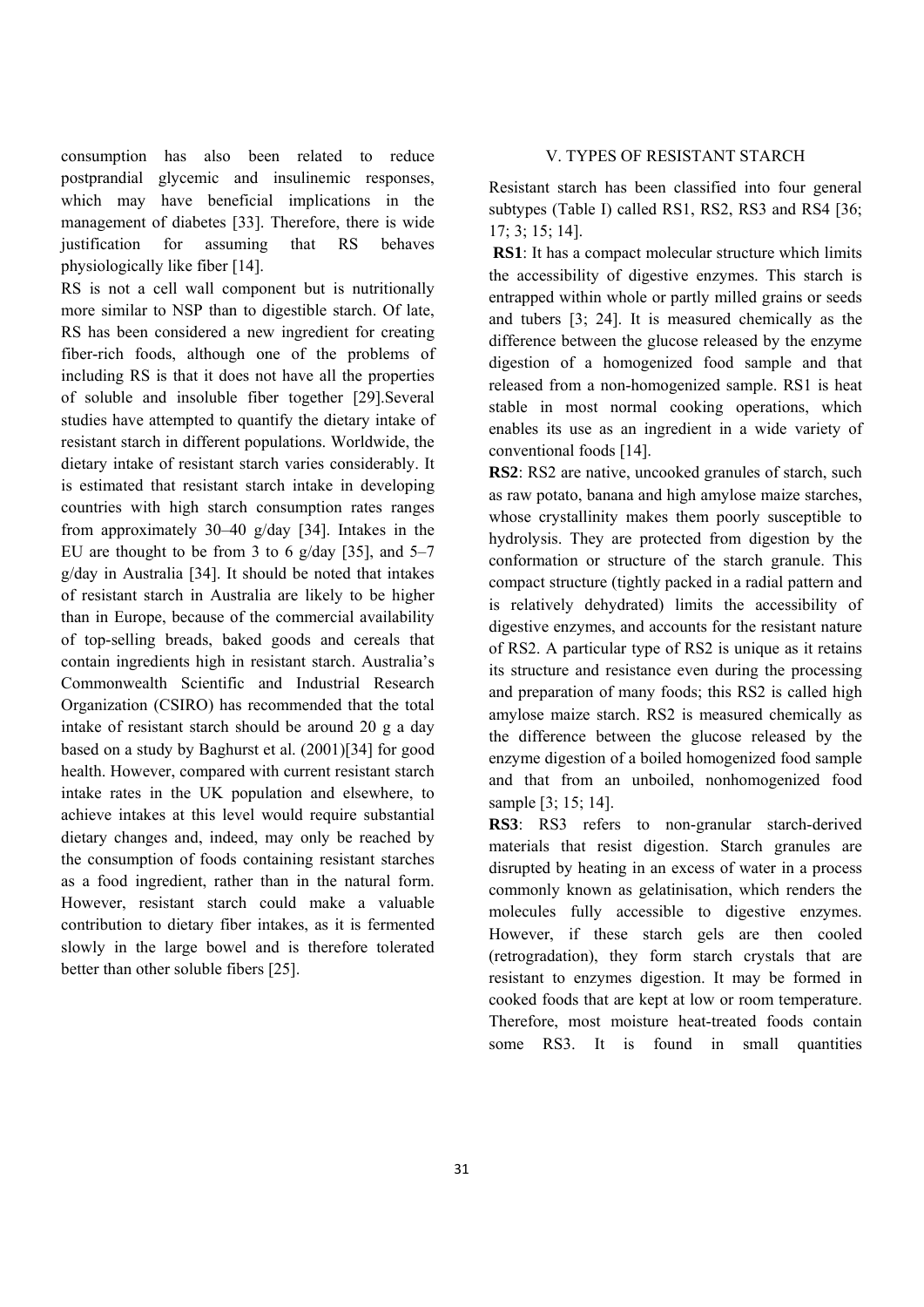(approximately 5%) in foods such as corn-flakes or cooked and cooled potatoes. RS3 can be divided into two subtypes: RS3a (IIIa) containing crystalline amylopectin and RS3b (IIIb) having a partially crystallized amylose network [37]. It is measured chemically as the fraction, which resists both dispersion by boiling and enzyme digestion. RS3 is of particular interest, because of its thermal stability. This allows it to be stable in most normal cooking operations, and enables its use as an ingredient in a wide variety of conventional foods. Food processing, which involves heat and moisture, in most cases destroys RS1 and RS2 but may form RS3 [ 3; 24; 14].

**RS4**: describes a group of starches that have been chemically modified (conversion, substitution, or crosslinking) and include starches which have been etherized, esterified or cross-bonded with chemicals in such a manner as to decrease their digestibility. RS4 may be further subdivided into four subcategories according to their solubility in water and the experimental methods by which they can be analyzed. The level of resistance depends on the starch base and the modification reaction In addition to the structural factors mentioned above whereby the chemical structure of starch can influence the amount of RS present, other factors intrinsic to starchy foods can affect a-amylase activity and therefore starch breakdown. These include the formation of amylose– lipid complexes, the presence of native a-amylase inhibitors and also non-starch polysaccharides, all of which can directly affect a-amylase activity. Extrinsic additives, e.g. phosphorus, may also bind to starch, making it more or less susceptible to degradation. In addition, physiological factors can affect the amount of RS in a food. Increased chewing decreases particle size (smaller particles being more easily digested in the gut), while intra-individual variations in transit time and biological factors (e.g. menstrual cycle) also affect the digestibility of starch. At present, it is not known how RS4 is affected by digestion in vivo [3; 15; 14]

## Table I

| Types of resistant starch, their resistance to digestion in |  |  |
|-------------------------------------------------------------|--|--|
| small intestine and food sources. [29, 25, 14, 15]          |  |  |

| <b>Type</b>     | <b>Description</b> | <b>Digestion</b> in | <b>Resistanc</b> | Food       |
|-----------------|--------------------|---------------------|------------------|------------|
| of              |                    | small               | e reduced        | sources    |
| starc           |                    | intestine           | by               |            |
| h               |                    |                     |                  |            |
| RS1             | Physically         | matrix              | Milling,         | Whole or   |
|                 | inaccessible to    | Slow rate;          | chewing          | partly     |
|                 | digestion by       | partial degree      |                  | milled     |
|                 | entrapment in a    | Totally             |                  | grains and |
|                 | non-digestible     | digested If         |                  | seeds,     |
|                 | matrix             | properly            |                  | legumes,   |
|                 |                    | Milled              |                  | pasta      |
|                 |                    |                     |                  |            |
| RS2             | Ungelatinized      | Very slow           | Food             | Raw        |
|                 | resistant          | rate; little        | processing       | potatoes,  |
|                 | granules with      | degree              | and              | green      |
|                 | type               | Totally             | cooking          | bananas.   |
|                 | B crystallinity,   | digested when       |                  | some       |
|                 | slowly             | freshly             |                  | legumes,   |
|                 | hydrolyzed by      | cooked              |                  | high       |
|                 | $\alpha$ -amylase  |                     |                  | amylose    |
|                 |                    |                     |                  | starches   |
| RS <sub>3</sub> |                    | Slow rate;          | Processing       | Cooked     |
|                 |                    | partial degree      | conditions       | and        |
|                 |                    | Reversible          |                  | cooled     |
|                 |                    | digestion:          |                  | potatoes,  |
|                 | Retrograded        | digestibility       |                  | bread.     |
|                 | starch             | improved by         |                  | corn       |
|                 | formed when        | reheating           |                  | flakes,    |
|                 | starch             |                     |                  | food       |
|                 | containing         |                     |                  | products   |
|                 | foods are          |                     |                  | with       |
|                 | cooked and         |                     |                  | prolonged  |
|                 | cooled             |                     |                  | and/or     |
|                 |                    |                     |                  | repeated   |
|                 |                    |                     |                  | moist heat |
|                 |                    |                     |                  | treatment  |
| RS4             | Selected           | Selected            | Less             | Some       |
|                 | chemically-        | chemically-         | susceptible      | fiber:     |
|                 | modified           | modified            | to               | drinks,    |
|                 | resistant          | resistant           | digestibilit     | foods in   |
|                 | starches and       | starches and        | y in vitro       | which      |
|                 | industrially       | industrially        |                  | modified   |
|                 | processed food     | processed           |                  | starches   |
|                 | ingredients        | food                |                  | have been  |
|                 |                    |                     |                  | used       |
|                 |                    |                     |                  | (certain   |
|                 |                    |                     |                  | breads)    |

From a commercial point of view, there are resistant starch products derived from high-amylose corn starch,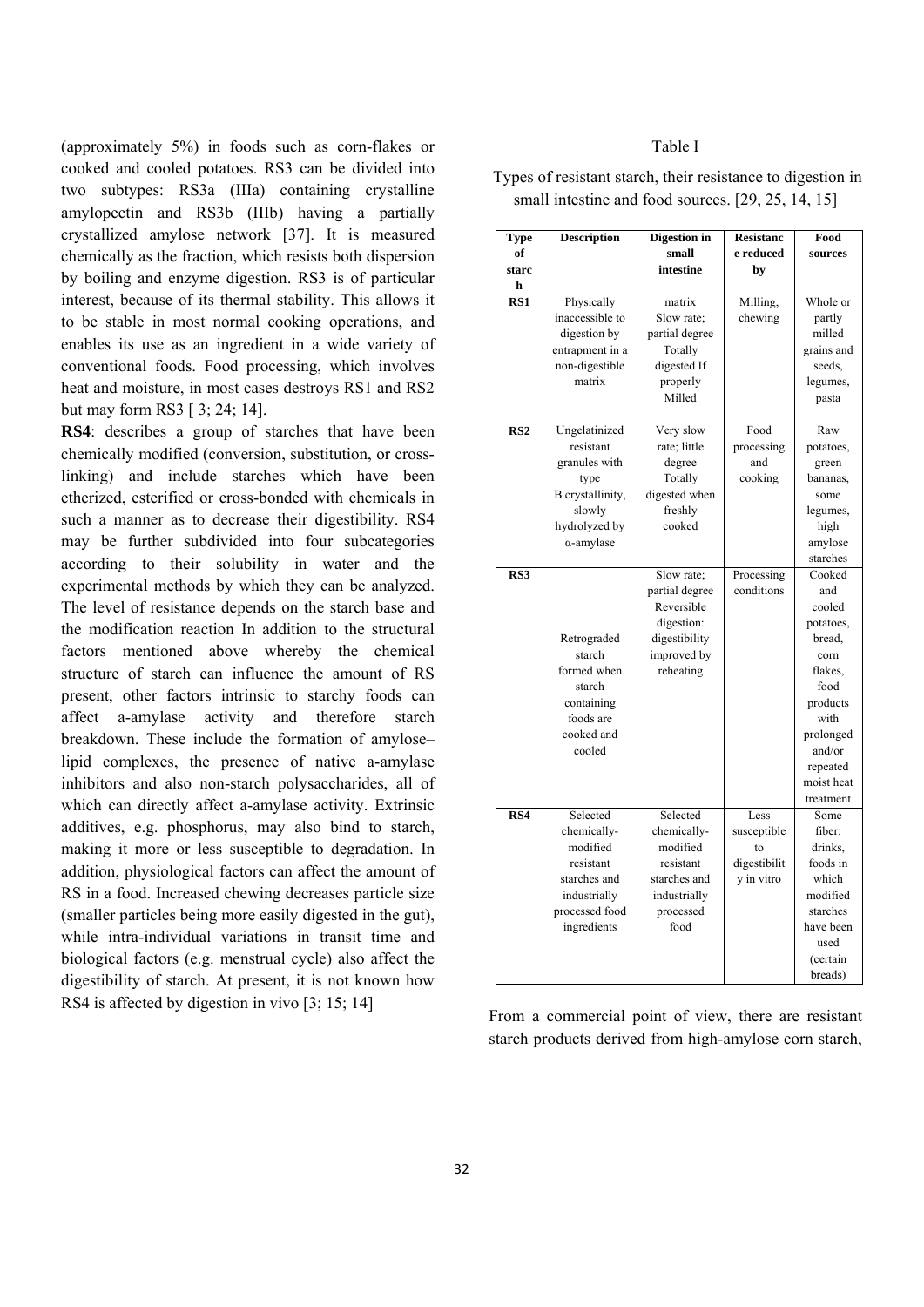including Hi maize® whole grain corn flour (RS1 and RS2), Hi-maize®260 corn starch (RS2), and Novelose®330 (RS3) resistant starch. Recently, Mermelstein et al (2009) [38] reported that there is a fifth type of soluble polysaccharide called ''resistant maltodextrins". They are derived from starch that is processed to purposefully rearrange starch molecules to render them soluble and resistant to digestion. Two commercial resistant maltodextrins are Nutriose and Fibersol.

# VI. FOOD SOURCES OF RESISTANT STARCH

Factors that determine whether starch is resistant to digestion include the physical form of grains or seeds in which starch is located, particularly if these are whole or partially disrupted, size and type of starch granules, associations between starch and other dietary components, and cooking and food processing, especially cooking and cooling [39]. The digestibility of starch in rice and wheat is increased by milling to flour (14).As a food ingredient, RS has a lower calorific (8  $kJ/g$ ) value compared with fully digestible starch (15  $kJ/g$ ); however, it can be incorporated into a wide range of mainstream food products such as baked products without affecting the processing properties or the overall appearance and taste of the product [40].Unripe banana is considered the RS-richest non-processed food. Several studies have suggested that consumption of unripe bananas confers beneficial effects for human health, a fact often associated with its high resistant starch (RS) content, which ranges between 47% and 57%. Recently, the preparation of unripe banana flour was described, with 73.4% total starch content, 17.5% RS content and a dietary fiber level of 14.5%. Although banana represents dietary fiber, it is important to keep in mind that, when the unripe fruit is cooked, its native RS is rendered digestible [41]. As a percentage of total starch, potato starch has the highest RS concentration and corn starch has the lowest. Raw potato starch contain 75% RS as a percentage of Total Starch (TS). Starches from tubers such as potatoes tend to exhibit Btype crystallinity patterns that are highly resistant to

digestion. Amylo maize contains mostly amylose, which has been shown to lower not only digestibility but also blood insulin and glucose values in humans [42].Whole grains are rich sources of fermentable carbohydrates including dietary fiber, resistant starch and oligosaccharides [39]. Fiber provided by the whole grain includes a substantial resistant starch component, as well as varying amounts of soluble and fermentable fibers, depending on the whole grain source [25].

RS concentrations are low for the flour group as a whole. Cereal flours display an A-type crystalline pattern, which is more readily hydrolyzed than raw cereals that are not as highly processed as flours. Therefore, cereal flours contain more RDS and SDS than RS. The nutrient profile of cereal grains and their corresponding flours vary considerably. Grain flours are made up primarily of two components: protein and starch. Cereal grains, in contrast, contain the pericarp, aleurone layers and germ portions of the grain that provide lipid and fiber, Cereal grains are processed and milled to flours, thereby altering the chemical composition of the flour compared with the cereal grain. The RS concentrations are five times higher in the cereal grains than in the flours [42].

Prepared grain products contain moderate levels of RS (mean 9.6% as a percentage of TS). Starch in foods like spaghetti is more slowly digested because of the densely packed starch in the food [42]. Legumes are known for their high content of both soluble and insoluble dietary fiber. Pulse grains are high in RS and retain their functionality even after cooking [40]. Legume starches have higher amylose levels than cereal and pseudo cereal starches [43]. Legumes have high TDF and RS concentrations (mean 36.5% and 24.7%, respectively). RS concentrations generally constituted the highest proportion of the starch fractions of legumes. Leguminous starches display a C-type pattern of crystallinity. This type of starch is more resistant to hydrolysis than that with an A-type crystallinity pattern and helps explain why legumes have high amounts of RS. Another possible reason for the higher RS concentrations in legumes could be the relationship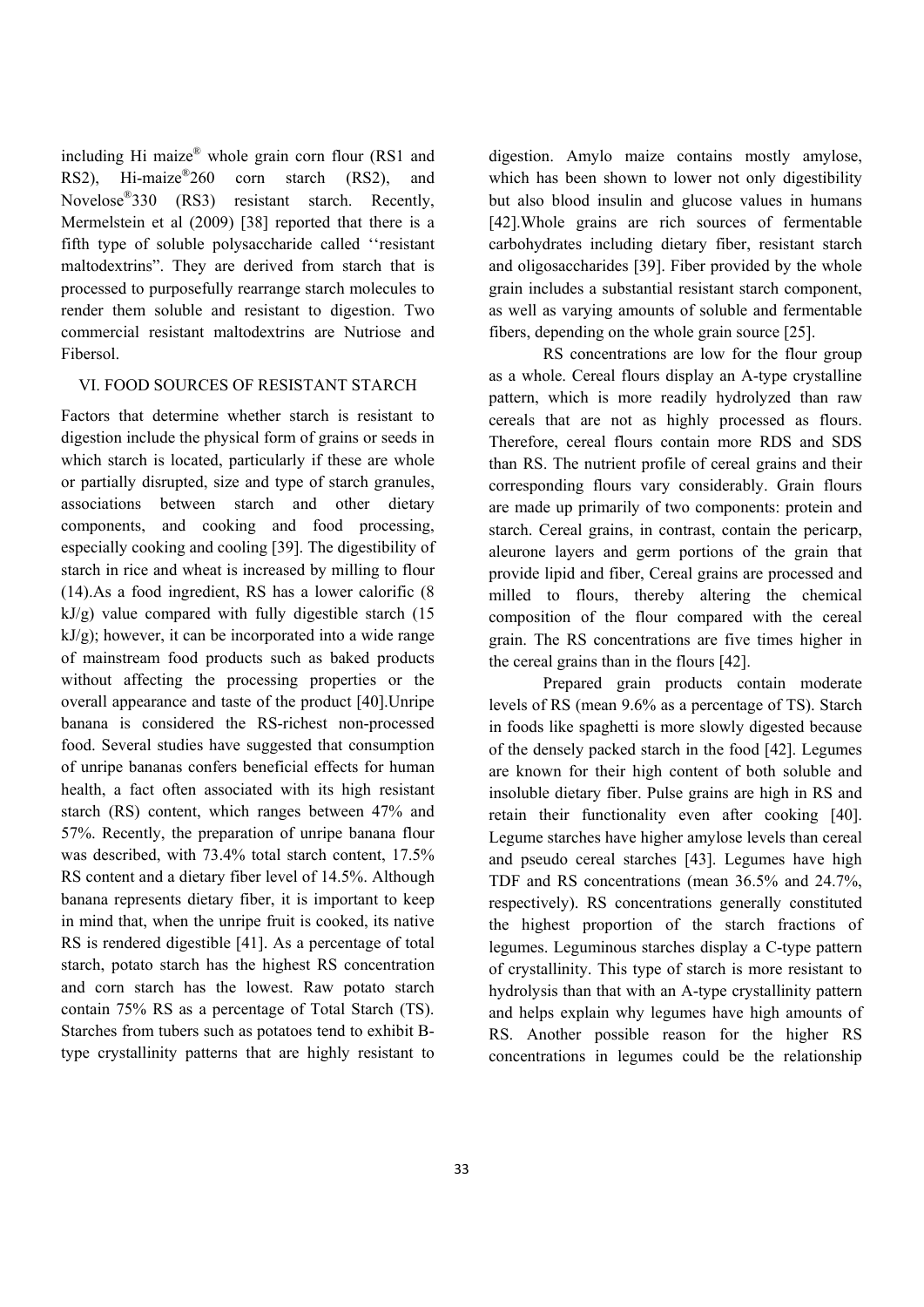between starch and protein. When red kidney beans are pre incubated with pepsin, there is an increase in their susceptibility to amylolytic attack [42].Cooked legumes are prone to retrograde more quickly, thereby lowering the process of digestion. Processed legumes contain significant amount of RS3. The digestibility of legume starch is much lower than that of cereal starch. The higher content of amylose in legumes, which probably leads to a higher RS content, may account for their low digestibility. High amylose cereal starch has been shown to be digested at a significantly lower rate [33].

There is a very high diversity of the content of resistant starch in seeds of leguminous plants (from 80% to only a few percent). Nevertheless, is very important influence processing on part resistant starch. Hydrothermal processing can cause an increase or reduction in the fraction of resistant starch (depending on the parameters of processing and varieties of legumes) [44].

Wheat bran starch isolated from commercial wheat brans using a wet-milling process was shown to have unique properties compared to commercial wheat endosperm starch. Starch recovery was 90% and the starch fraction contained a low level of protein (0.15%). The more resistant starch content and lower retrogradation rate are properties that present an opportunity to make wheat bran starch a new functional ingredient for the food industry [3]

# VII. HEALTH PROPERTIES OF RESISTANT **STARCHES**

RS has received much attention for both its potential health benefits and functional properties (14). Resistant starch is one of the most abundant dietary sources of non-digestible carbohydrates (15) and could be as important as NSP (non-starch polysaccharides) in promoting large bowel health and preventing bowel inflammatory diseases (IBD) and colorectalcancer (CRC) [45] but has a smaller impact on lipid and glucose metabolism [15].

A number of physiological effects have been ascribed to RS, which have been proved to be beneficial for health [14]. The physiological properties of resistant starch (and hence the potential health benefit) can vary widely depending on the study design and differences in the source, type and dose of resistant starch consumed [7; 15]. It is possible that modern processing and food consumption practices have led to lower RS consumption, which could contribute to the rise in serious large bowel disease in affluent countries. This offers opportunities for the development of new cereal cultivars and starch-based ingredients for food products that can improve public health. These products can also be applied clinically [45].RS acts largely through its large bowel bacterial fermentation products which are, in adults, short-chain fatty acids (SCFA) [45] but interest is increasing in its prebiotic potential.

There is also increasing interest in using RS to lower the energy value and available carbohydrate content of foods. RS can also be used to enhance the fiber content of foods and is under investigation regarding its potential to accelerate the onset of satiation and to lower the glycemic response The potential of RS to enhance colonic health, and to act as a vehicle to increase the total dietary fiber content of foodstuffs, particularly those which are low in energy and/or in total carbohydrate content [3] (Table II).

# *A) HYPOGLYCEMIC EFFECTS*

The GI of starchy foods may depend upon various factors such as the amylose/amylopectin ratio, the native environment of the starch granule, gelatinization of starch, water content and baking temperature of the processed foods. Thus, the factors affecting the GI values are in accordance with those of RS formation. With glucose as reference, reported GI values range from about 10 for starch from legumes to close to 100 in certain potato or rice products and breakfast cereals [29]. Thus foods containing RS reduce the rate of digestion. The slow digestion of RS has implications for its use in controlled glucose release applications [14] and therefore, a lowered insulin response and greater access to the use of stored fat can be expected [15]. This is clearly important for diabetes and has led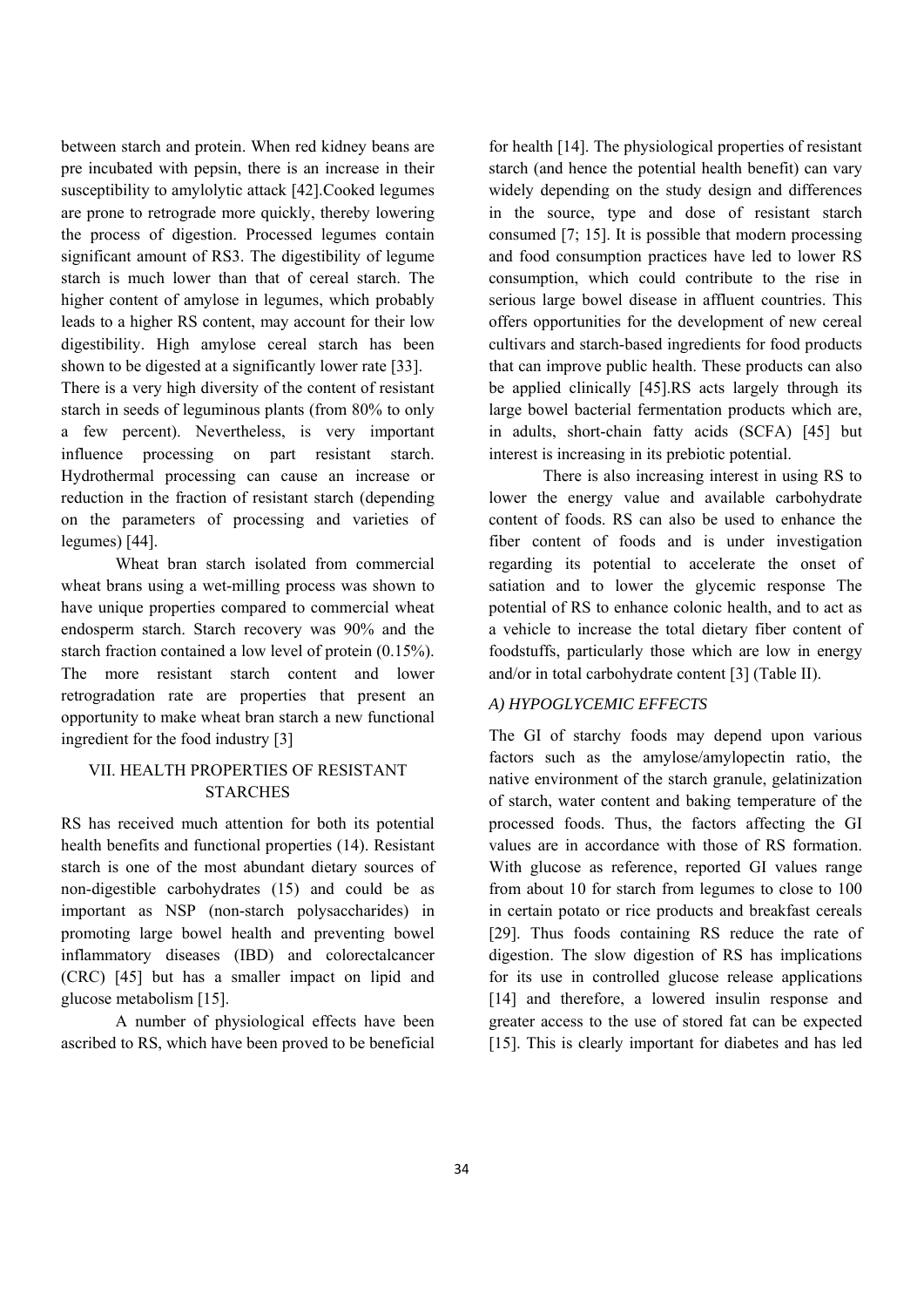to major changes in dietary recommendations for diabetics [46]. The metabolism of RS occurs 5–7 h after consumption, in contrast to normally cooked starch, which is digested almost immediately.Digestion over a 5–7 h period reduces postprandial glycemia and insulinemia and has the potential for increasing the period of satiety [47; 48].

There have been a number of studies on the effects of different forms and doses of RS on glucose and insulin responses but the data are contradictory [29]. In a study on humans, Reader et al.  $(1997)[48]$ reported that the consumption of RS3 resulted in lower serum glucose and insulin levels than obtained with other carbohydrates. The study also showed that food containing RS decreased postprandial blood glucose and might play a role in providing improved metabolic control in type II diabetes. From a human study, using a commercial RS3 ingredient (CrystaLean\_), the maximum blood glucose level was found to be significantly lower than that of other carbohydrates (simple sugars, oligosaccharides, and common starch). Higher glycemic index values have been reported in humans consuming potatoes and cornflakes – foods that contain significant amounts of retrograded starch [49]. In general, positive effects were usually observed shortly (within the first2–8 h) after heavy meal [50]. An RS3-containing bar decreased postprandial blood glucose and could play a role in providing improved metabolic control in type II diabetes (non-insulin dependent) [14]. RS must contribute at least 14% of total starch intake in order to confer any benefits to glycemic or insulinaemic responses [51; 52; 50].More recently, a study showed that RS reduces levels of glucose dependent insulino tropic polypeptide m-RNA along the jejunum and ileum in both normal and type 2 diabetes rats [53].

Chemically-modified starches (RS4) have also been found to generate different glucose responses. The effect of two test meals containing 1–2% acetylated potato starch and beta cyclodextrin enriched potato starch (2–3%), respectively, was studied in humans and only the latter was found to lower body glucose levels.

This may be due to the more distal absorption of beta cyclodextrin in the intestine or to delayed gastric emptying [47].

As RS has a low glycemic response, adding it as an ingredient to foods will help lower the overall GL value of the food (particularly if it is replacing existing readily absorbed forms of carbohydrate). RS is likely to become an increasingly attractive ingredient to many food manufacturers (particularly those of breads and cakes or similar products which traditionally may have had higher GI values) [3].

# *B) RS AS A PREBIOTIC AGENT*

Prebiotics are non-digestible food ingredients that beneficially affect the host by selectively stimulating the growth and/or activity of one or more bacteria (probiotics) in the gastrointestinal tract and thereby exert a health-promoting effect [54; 55]. Typical of prebiotics are inulin and oligofructose, both naturally present in a number of fruits and vegetables (e.g. bananas, chicory, Jerusalem artichokes, onions, garlic and leeks, and wheat), and other resistant oligosaccharides such as inulin-type fructans [7]. Various experimental studies on pigs and humans have revealed a time-dependent shift in fecal and large bowel SCFA profiles, suggesting the possible interaction of RS with the ingested bacteria [ 3 ]. Since RS almost entirely passes the small intestine, it can behave as a substrate for growth of the probiotic microorganisms. *In vitro* studies have shown that RS-supplemented diet may significantly increase populations of *Lactobacilli*, *Bifidobacteria*, *Staphylococci* and S*treptococci*, decrease the *Enterobacteria* population, and alter microbial enzyme metabolism in the colon [56].

# *C) PREVENTION OF COLONIC CANCER*

There is evidence that butyrate may reduce the risk of malignant changes in cells. Population studies in the cecum of rats fed RS preparations have shown that increase in fecal bulking and lower fecal pH, as well as greater production of SCFA, is associated with the decreased incidence of colon cancer, which have been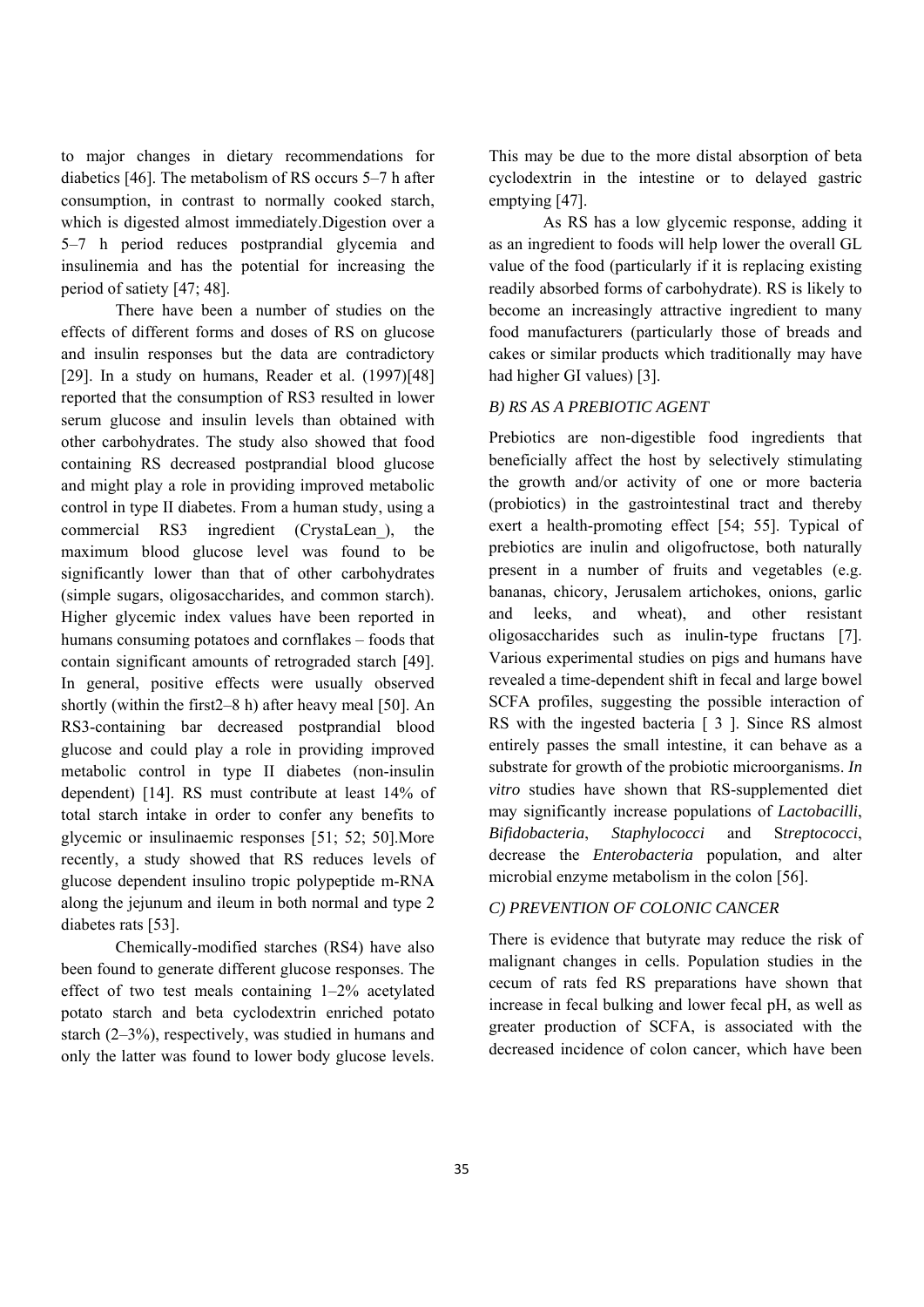suggested to resemble the effects of soluble dietary fiber [57; 33].

Dietary fiber and resistant starch, as they ferment in the large bowel, produce high levels of butyric acid or its salts [29] as in vitro experiments with human fecal inocula have shown [14]. Champet al (2003) [58] also demonstrated a specific role for resistant starch in the stimulation of bacteria able to produce butyric acid. As butyrate is one of the main energy substrates for large intestinal epithelial cells and inhibits the malignant transformation of such cells in vitro; this makes easily fermentable RS fractions especially interesting in preventing colonic cancer [36]. As observedin the various studies, the butyrates can have an inhibitory effect on the growth and proliferation of tumor cells in vitro by arresting one of the phase of cell cycle (G1) [29].Bingham et al (2003) [59] showed that in populations with a low to average intake of dietary fiber, the doubling of dietary fiber intake could reduce the risk of colorectal cancer by up to 40%. In contrast, there was no relationship between dietary NSP and large bowel cancer [29]. However, when RS was combined with an insoluble dietary fiber, such as wheat bran, much higher SCFA levels, in particular of butyrate was observed in the feces [60]. In rats, when RS was combined with a soluble fiber as Psyllium (Plantagoovata), the site of RS fermentation was pushed more distally. As the distal colon is the site where most tumors arise, it may be of additional benefit for cancer protection if fermentation is further enhanced within the distal colon. Psyllium (Plantago ovata) may be a good candidate to spare and deliver starch to the distal colon [61].More recently, Liu and Xu (2008)[62] showed that RS dose-dependently suppressed the formation of colonic aberrant crypt foci (ACF) only when it was present during the promotion phase to a genotoxic carcinogen in the middle and distal colon, suggesting that administration of RS may retard growth and/or the development of neoplastic lesions in the colon. Therefore, colon tumorigenesis may be highly sensitive to dietary intervention. Adults with preneoplastic lesions in their colon may therefore benefit from dietary RS. This suggests the usefulness of RS as a preventive agent for individuals at high risk for colon cancer development [3].

#### *D) HYPOCHOLESTEROLEMIC EFFECTS*

RS appears to particularly affect lipid metabolism, as seen from studies in rats, where reductions in a number of measures of lipid metabolism have been observed. These include total lipids, total cholesterol, low density lipoproteins (LDL), high density lipoproteins (HDL), very low density lipoproteins (VLDL), intermediate density lipoproteins (IDL), triglycerides and triglyceride-rich lipoproteins [15]. Hypocholesterolemic effects of RS have been widely demonstrated. In rats, RS diets (25% raw potato) markedly raised the cecal size and the cecal pool of short-chain fatty acids (SCFA), as well as SCFA absorption and lowered plasma cholesterol and triglyceride levels. Also, there was a lower concentration of cholesterol in all lipoprotein fractions, especially the HDL1 and a decreased concentration of triglycerides in the triglyceriderich lipoprotein fraction [14].

The results of feeding trials on rats using RS from Adzuki bean starch (AS) and Tebou bean starch (TS) suggested that AS and TS has a serum cholesterollowering function due to enhanced levels of hepatic SR-B1 (scavenger receptor class B1) and cholesterol 7alpha-hydroxylase mRNA [63]. The bean starches lowered the levels of serum total cholesterol and VLDL + IDL +LDL cholesterol, increased the cecal concentration of short-chain fatty acids (in particular the butyric acid concentration), and increased fecal neutral sterol excretion. From studies on hamsters fed diets containing cassava starch extruded with 9.9% oat fiber or cassava starch extruded with 9.7% RS, hypocholesterolemic properties of both were demonstrated suggesting their potential for use in foods to improve cardiovascular health [64].

According to several studies, RS ingestion may decrease the serum cholesterol level in rats fed a cholesterol-free diet [65; 66]. Some earlier studies in humans reported the beneficial effect of RS on fasting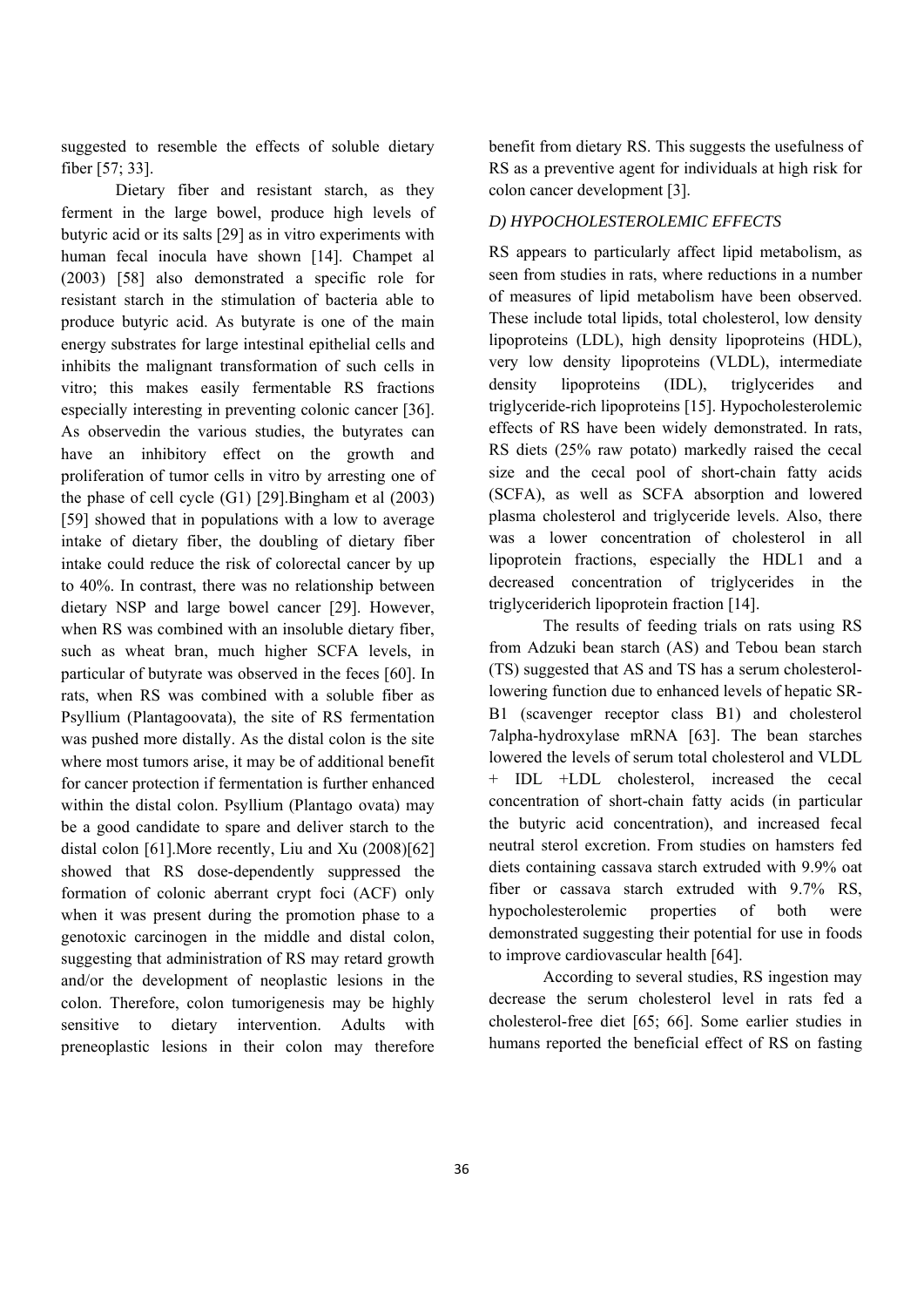plasma triglyceride and cholesterol levels. However, some other studies indicate that RS consumption does not affect the measures of total cholesterol in humans. Therefore it is evident that more research is needed to help us better understand the effects of RS on lipid metabolism in humans [15].

# *E) INHIBITION OF FAT ACCUMULATION*

A number of authors have examined the potential of RS to modify fat oxidation [15] and various studies [15;29] have examined its potential as satiety agent and also an ingredient by weight management [67], although the results are still not conclusive. It is proposed that eating a diet rich in RS may increase the mobilization and use of fat stores as a direct result of a reduction in insulin secretion [72]. Studies to date in humans would indicate that diets rich in RS do not affect total energy expenditure, carbohydrate oxidation or fat oxidation  $[68; 69; 70; 71]$ . In another study on human volunteers, breads rich in RS imparted greater satiety than white breads between 70 and 120 min after eating (D73). Anderson, et al (2002)[74] reported that high-RS meals caused less satiety than low-RS meals 1-h post ingestion. Higgins et al. (2004)[75] examined the relationship between the RS content of a meal and postprandial fat oxidation, finding that replacing 5.4% of total dietary carbohydrates with RS could significantly increase postprandial lipid oxidation and probably reduce fat accumulation in the long term. Keenan et al. (2006)[76] reported that the use of resistant starch in the diet as a bioactive functional food component is a natural, endogenous way to increase gut hormones that are effective in reducing energy intake, so may be an effective natural approach to the treatment of obesity.

# *F) REDUCTION OF GALL STONE FORMATION*

Digestible starch contributes to gall stone formation through a greater secretion of insulin, and insulin in turn leads to the stimulation of cholesterol synthesis, so RS reduces the incidence of gallstones. Gallstones are less frequent in southern India where whole grains are

consumed rather than flour, as in northern India. The dietary intake of RS is 2- to 4-fold lower in the United States, Europe, and Australia, compared with populations consuming high-starch diets, such as in India and China, which may be reflected in the difference in the number of gallstone cases in the latter countries [3].

# *G) ABSORPTION OF MINERALS*

Resistant starch enhances the ileal absorption of a number of minerals in rats and humans. Lopez et al. (2001) [77] and Younes et al. (1995) [78] reported an increased absorption of calcium, magnesium, zinc, iron and copper in rats fed RS-rich diets. In humans, these effects appear to be limited to calcium [79; 80;82]. RS could have a positive effect on intestinal calcium and iron absorption. A study to compare the apparent intestinal absorption of calcium, phosphorus, iron, and zinc in the presence of either resistant or digestible starch showed that a meal containing 16.4% RS resulted in a greater apparent absorption of calcium and iron compared with completely digestible starch [61].

For a balanced view of the effect on RS on health, it is important to note that the consumption of high amounts of RS may have some negative effects on gastrointestinal performance. These include bloating, borborygmi (noise due to gas movement in the intestine), flatulence, colic and watery feces. Overall, the benefits of RS consumption are considered to outweigh any gastrointestinal discomfort [56].

# VIII. FOOD TECHNOLOGICAL AND NUTRITIONAL APPLICATIONS OF RESISTANT STARCH

Resistant starch has a great interest to product developers and nutritionists for two reasons, the first being the above-mentioned potential physiological benefits and the second the unique functional properties, yielding high quality products not attainable otherwise with traditional insoluble fibers [81; 26]. Historically, fiber-containing foods have been coarser, denser and sometimes less palatable than refined,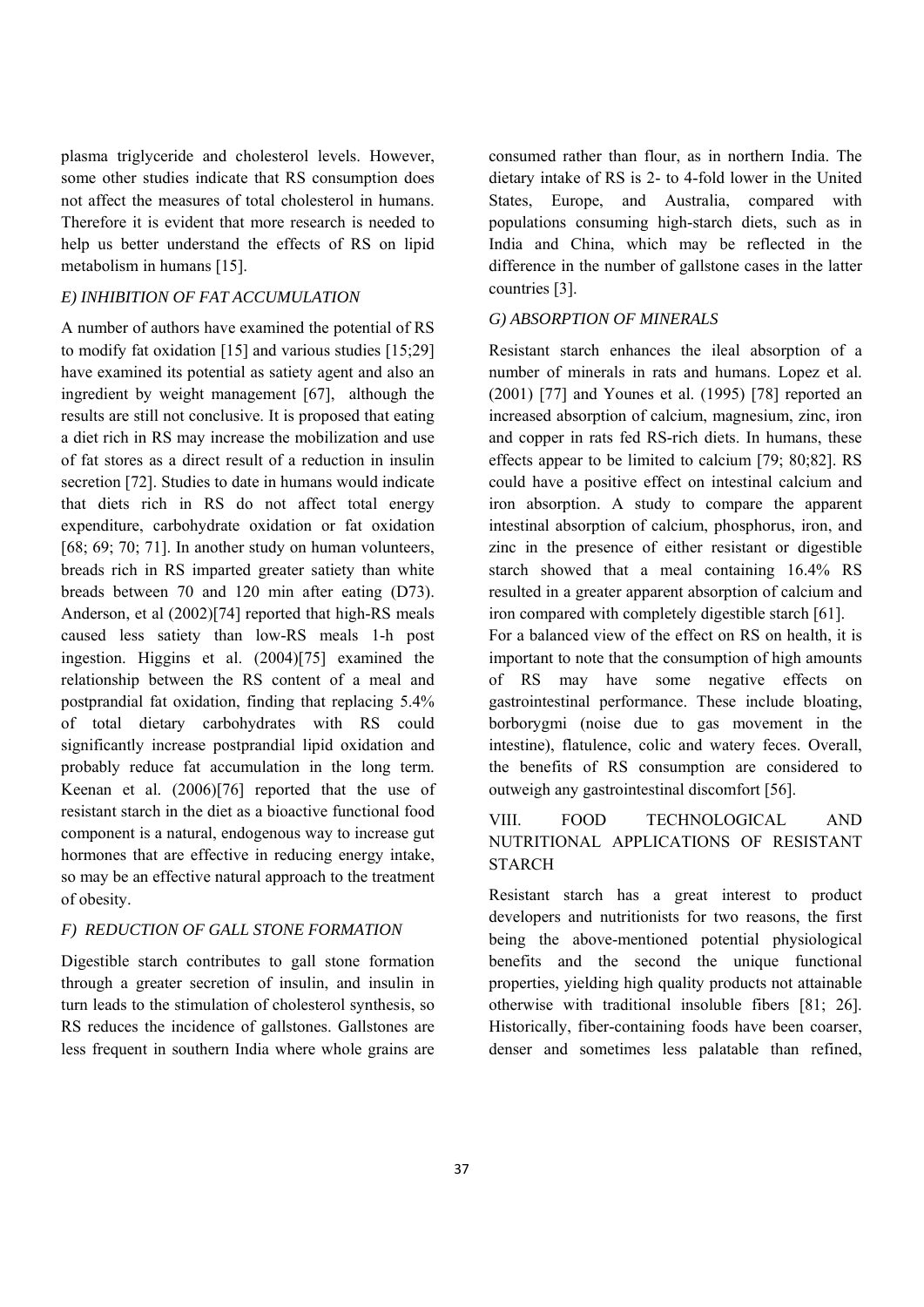processed foods. The use of resistant starches as food ingredients typically does not change the taste or significantly change the texture, but may improve sensory properties compared with many of the traditionally used fibers, such as brans and gums [14]. RS has desirable physicochemical properties [83] such as swelling, viscosity increase, gel formation and waterbinding capacity, making it useful in a variety of foods. RS has a small particle size, white appearance, bland flavor and also provides good handling in processing and crispness, expansion, and improved texture in the final product [14].Its low water-holding capacity, make it a functional ingredient that provides good handling and provides and improves texture in the final product [81].RS shows improved crispness and expansion in certain products and better mouth feel, color, and flavor than can be obtained with some traditional, insoluble fibers [14]. This greatly increases the likelihood that consumers will accept these foods and hence increase their dietary fiber intake [17]. These properties make it possible to use most resistant starches to replace flour on a 1-for-1 basis without significantly affecting dough handling or rheology. RS not only fortifies fiber but also imparts special characteristics not otherwise attainable in high-fiber foods [33].They may also be used to provide fiber in some commercially available low-carbohydrate foods marketed for those following low-carbohydrate dieting regimens [15]. There are also potential uses in fermented foods, such as dry-cured sausages.

The processing conditions can affect the resistant content of starch by influencing its gelatinisation and retrogradation [84[. Augustinet al (2008) [85] describe that it is possible to make a physically functional RS ingredient by the application of physical processes to starch suspension. Technically, it is possible to increase the RS content in foods by modifying the processing conditions such as pH, heating temperature and time, number of heating and cooling cycles, freezing, and drying [14]. The substitution of 3% milk solids in yoghurts (12% total solids) with heated, sheared and microfluidised starch

suspensions increased the viscosity and decreased syneresis of yoghurts but the incorporation of starch that had only been heated and sheared without microfluidisation did not. Unlike natural sources of RS (e.g. legumes, potatoes, bananas), commercially manufactured resistant starches are not affected by processing and storage conditions. For example, the amount of RS2 in green bananas decreases with increasing ripeness, while a commercial form of RS2, Hi-maize, does not present these difficulties[15].

The food manufacture may be thought of as enhancement of the proportion of the starch that test as RS. The reason for including an ingredient high in RS is to combine physical functionality, processing stability and nutritional functionality. The physical functionality of RS is required for the physical characteristics of the food, such as texture, waterholding capacity. The processing stability of RS is important in order to preserve the nutritional functionality of the RS-containing ingredients. The nutritional functionality of the RS-containing ingredients can involve both resistance to digestion in the small intestine and resistance to fermentation in the colon. Eventually, we should be able to produce starch materials with the desired rate and extent of digestion (in terms of mean population responses) and (for any RS that might be present) a desired rate of hydrolysis and fermentation in the colon. In any starch material, the constituent molecules will have a range of susceptibility to amylolytic activity in vitro. For a starch or starch-containing ingredient, it is possible to alter this range by judicious selection of processing conditions to increase the proportion of RS. The starch material will also have a range of thermal stabilities before and after processing, which may or may not reflect the range of susceptibility to hydrolysis [84] The industrial applications of RS mainly involve the preparation of moisture-free food products [81]. Bakery products such as bread, muffins, and breakfast cereals can be prepared by using RS as a source of fiber. The amount of RS used to replace flour depends on the particular starch being used, the application, the desired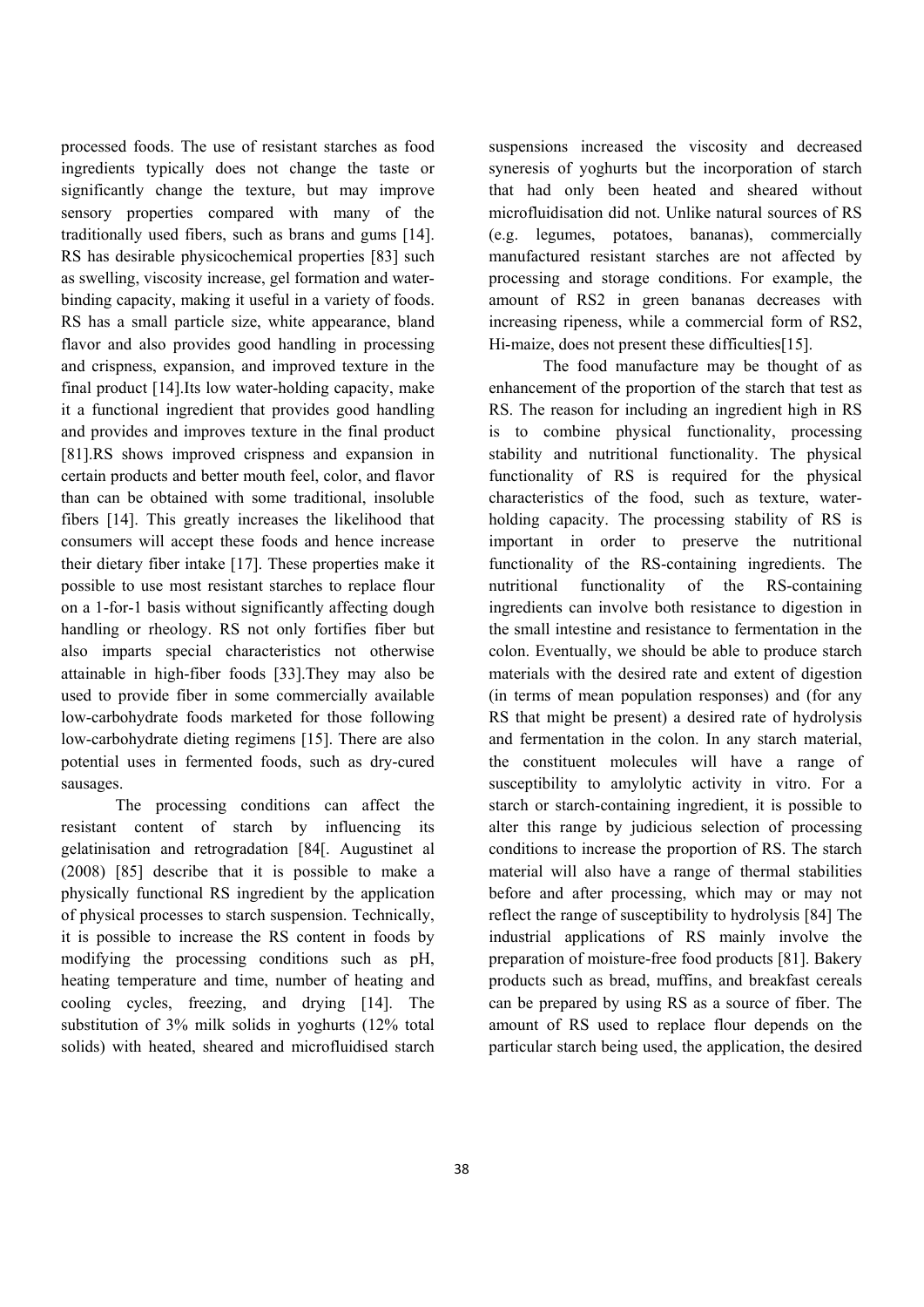fiber level, and, in some cases, the desired structure– function claims.

The incorporation of RS in baked products, pasta products and beverages imparts improved textural properties and health benefits [86]. A panel rated 40% TDF RS loaf cakes as best for flavor, grittiness moisture perception, and tenderness 24 h after baking. Based on an evaluation by a trained sensory panel of toasted waffles for initial crispness, crispness after3 min, moistness and overall texture, RS waffle showed greater crispness than control or traditional fiber. RS can improve expansion in extruded cereals and snacks. RS may also be used in thickened, opaque health beverages in which insoluble fiber is desired. Insoluble fibers generally require suspension and add opacity to beverages. Compared with insoluble fibers, RS imparts a less gritty mouth feel and masks flavors less [14]. Bread containing 40% TDF RS had greater loaf volume and better cell structure compared with traditional fibers tested [87].

Hydrolyzed starches (those which retain their granular structure and essentially behave like unmodified starches in undergoing gelatinization on heating), which are also referred to as thin boiling starches, are also a form of RS. The advantage of this starch is the high concentration, which can be used as a paste of low viscosity, and its ability to set as a firm gel [88]. Cross linked starches of RS4 type, based on maize, tapioca and potato, have been useful in formulations needing pulpy texture, smoothness, flow ability, low pH storage, and high temperature storage [14]. Baixauli et al (2008)[26] studied the instrumental texture characteristics of muffins with added resistant starch and noted that its addition produced a softer texture: the samples were less hard, elastic and cohesive, reflecting a more tender structure; these effects were more evident at higher concentrations of resistant starch. Arimi et al (2008)[89] have successfully replaced most or all of the fat in imitation cheese with resistant starch without adversely affecting meltability or hardness and conferring the wellestablished benefit of resistant starch as a functional

fiber. In addition, low-fat, starch-containing imitation cheese has been demonstrated to have the potential to expand during microwave heating. Since this type of imitation cheese expands on microwave heating, it can be presented as a stand-alone snack, pre-expanded or as a home expansion product.

The rheology and microstructure of a control imitation cheese were compared with cheeses containing Novelose240 (N240, native resistant starch) or Novelose330 (N330, retrograded resistant starch), as a source of fiber to replace fat. by Clara Montesinos et al [90]. also, resistant starch are applied in microencapsulation probiotic bacteria because of it is prebiotic Mirzaei et al [91] were investigated on Effect of calcium alginate and resistant starch microencapsulation on the survival rate of Lactobacillus acidophilus La5 and sensory properties in Iranian white brined cheese. They found resistant starch was able to increase the survival rate of L. acidophilus La5 in Iranian white brined cheese after 6 months of storage.

# Table II

# Health properties of resistant starches (3)

| Potential physiological effects                    | Conditions where there may be<br>a protective effect                                                  |
|----------------------------------------------------|-------------------------------------------------------------------------------------------------------|
| Control of glycaemic and<br>insulinaemic responses | Diabetes, impaired glucose and<br>insulin responses, the metabolic<br>syndrome                        |
| Improved bowel health                              | Colorectal cancer, ulcerative colitis,<br>inflammatory bowel disease,<br>diverticulitis, constipation |
| Improved blood lipid profile                       | Cardiovascular disease, lipid<br>metabolism, the metabolic syndrome                                   |
| Prebiotic and culture protagonist                  | Colonic health                                                                                        |
| Increased satiety and reduced energy<br>intake     | Obesity                                                                                               |
| Increased micronutrient absorption                 | Enhanced mineral absorption,<br>osteoporosis                                                          |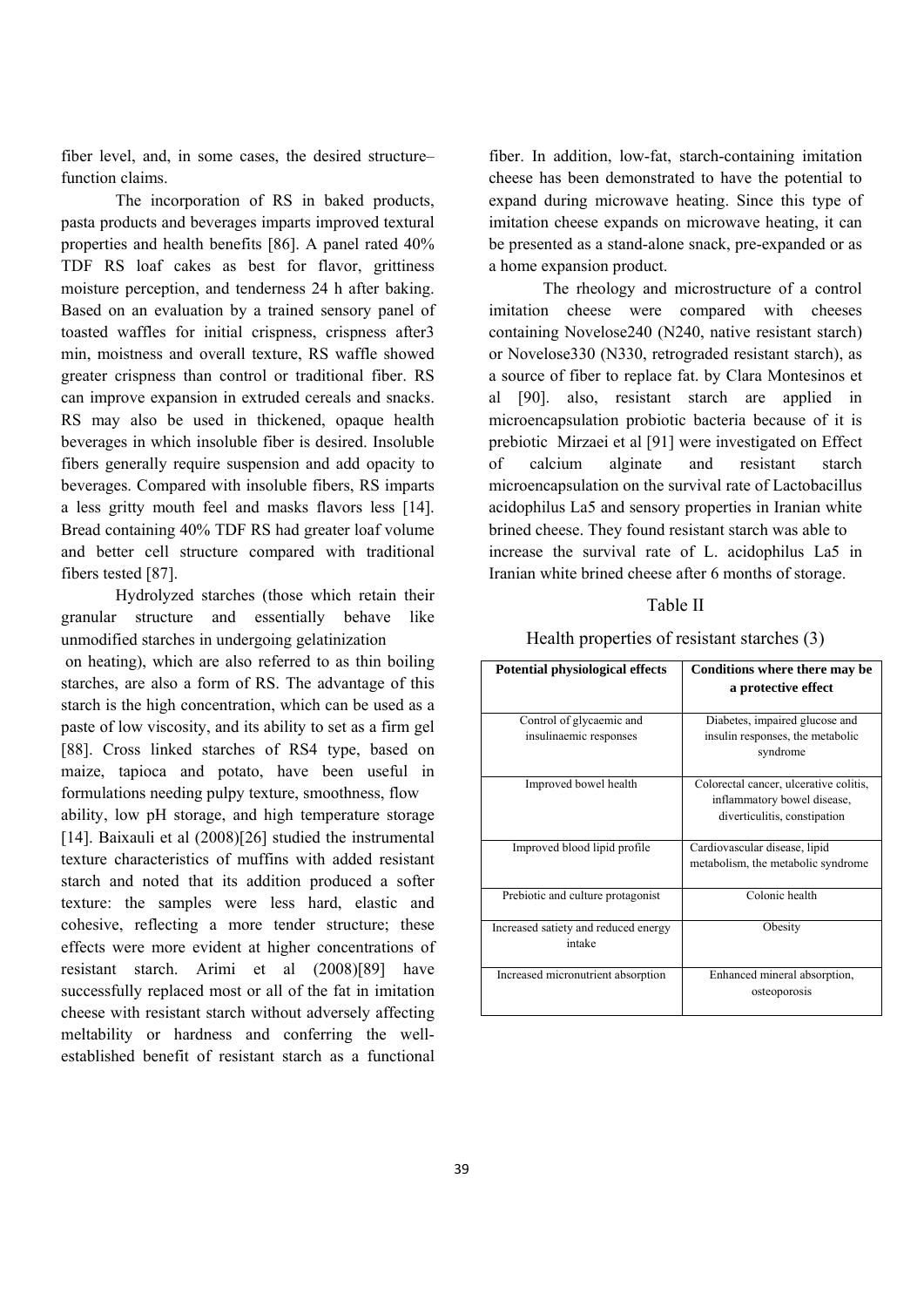#### IX. CONCLUSION

Fiber consumption has been reduced significantly in western society and is far below the recommended level. The main reason has been the change in life style, which has promoted a significant reduction in fruit, vegetables and legume consumption. With the aim of increasing fiber intake in the diet, many fiber enriched foods have been developed. Resistant starch (RS) is a recently recognized source of fiber and is classified as a fiber component with partial or complete fermentation in the colon, producing various beneficial effects on health. RS also offers an exciting new potential as a food ingredient. As a functional fiber, its fine particles and bland taste make the formulation of a number of food products possible with better consumer acceptability and greater palatability than those made with traditional fibers. Technically, it is possible to increase the RS content in foods by modifying the processing conditions such as pH, heating temperature and time, the number of heating and cooling cycles, freezing, and drying. RS shows improved crispness and expansion in certain products, which have better mouth feel, color and flavor than products produced with traditional insoluble fibers.

#### X. REFERENCES

- [1] Pérez-Alvarez, J. A. (2008a). Overview of meat products as functional foods. In J.Fernández-López & J. A. Pérez-Alvarez (Eds.), Technological strategies for functional meat products development (pp. 1–17). Kerala, India: Transworld Research Network.
- [2] Fuentes-Zaragoza, E., Sánchez-Zapata, E., Navarro-Rodriguez de Vera, C., Sendra -Nadal, E., Sayas-Barberá, E., & Fernández-López, J. (2009). Aspectos generales de la aplicación de la tecnología sous-vide a los productos pesqueros. Alimentación,Equipos y Tecnología, 246, 20–23.
- [3] Fuentes-Zaragoza, E., Sánchez-Zapata, E., Navarro-Rodriguez de Vera, C., Sendra-Nadal, E., Sayas-Barberá, E., Fernández-López, J. (2010). Aspectos generales de la aplicación de la

tecnología sous-vide a los productos cárnicos. Alimentación, Equipos y Tecnología, in press.

- [4] Pérez-Alvarez, J. A. (2008b). Los alimentos del bienestar: Alimentación del siglo XXI. IAlimentos, 3, 54.
- [5] Fagan, J. D., & Gormley, T. R. (2005). Effect of sous-vide cooking, with freezing, on selected quality parameters of seven fish species in a range of sauces. European Food Research and Technology, 220, 299–304.
- [6] Garcia-Segovia, P., Andres-Bello, A., & Martinez-Monzo, J. (2007). Effect of cooking Method on mechanical properties, color and structure of beef muscle (M. pectoralis). Journal of Food Engineering, 80, 813–821.
- [7] Buttriss, J. L., & Stokes, C. S. (2008). Dietary fiber and health: An overview. British Nutrition Foundation, Nutrition Bulletin, 33, 186–200.
- [8] Commission of the European Communities (2008). Draft commission directive: Amending directive 90/496/EEC. <http://www.food.gov.uk/multimedia/pdfs/consult ation/cwd>.
- [9] Ratnayake, W. S., & Jackson, D. S. (2008). Thermal behavior of resistant starches RS2, RS 3, and RS 4. Journal of Food Science, 73(5), 356– 366.
- [10] Jane, J.L. (2009) Structural features of starch granules II. In: BeMiller, J.N. & Whistler, R.L. (ed) Starch Chemistry and Technology (3rd edition), pp 194-227. Academic Press, New York, USA.
- [11] Tester, R.F., Karkalas, J. & Qi, X. (2004) Starch composition, fine structure and architecture – review. Journal of Cereal Science, 39(2):151-165.
- [12] Smith, A.M. (2001) The biosynthesis of starch granules. Biomacromolecules, 2:335-341.
- [13] Wang, T.L., Bogracheva, T.Y. & Hedley, C.L. (1998) Starch: as simple as A, B, C? Journal of Experiental Botany, 49(320):481-502.
- [14] Sajilata, M.G., Singhal, R.S. & Kulkarni, P.R. (2006) Resistant starch – A review. Comprehensive Reviews in Food Science and Food Safety, 5:1-17.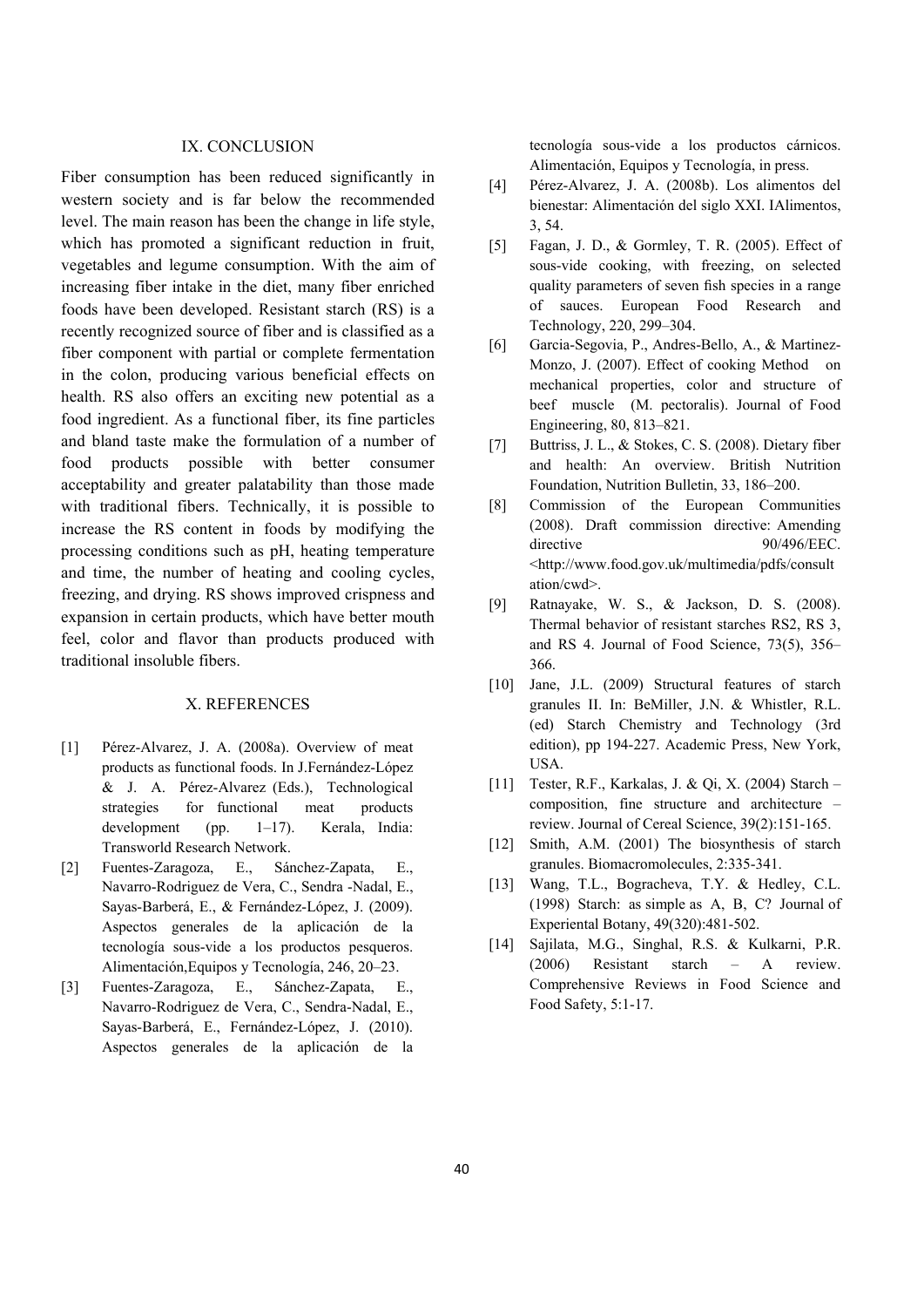- [15] Nugent, A. P. (2005). Health properties of resistant starch. British Nutrition Foundation, Nutrition Bulletin, 30, 27–54.
- [16] Berry, C.S. (1986) Resistant starch, formation and measurement of starch that survives exhaustive digestion with amylolytic enzymes during the determination of dietary fiber. Journal of Cereal Science, 4:301-314.
- [17] Englyst, H.N., Kingman, S.M. & Cummings, J.H. (1992) Classification and measurement of nutritionally important starch fractions. European Journal of Clinical Nutrition, 46(2):S33- 50.
- [18] Annison, G. & Topping, D.L. (1994) Nutritional role of resistant starch: chemical structure vs physiological function. Annual Reviews in Nutrition, 14:297-320.
- [19] Dona, A.C., Pages, G., Gilbert, R.G. & Kuchel, P.W. (2010) Digestion of starch: In vivo and in vitro kinetic models used to characterise oligosaccharide or glucose release – Review. Carbohydrate Polymers, 80:599-617.
- [20] Lehmann, U. & Robin, F. (2007)Slowly digestible starch – its structure and health implications: a review. Trends in Food Science & Technology, 18(7):346-355.
- [21] Englyst, H.N., Wiggins, H.S. & Cummings, J.H. (1982) Determination of the non-starch polysaccharides in plant foods by gas-liquid chromatography of constituent sugars as alditol acetates. Analyst, 107:307-318.
- [22] Faraj, A., Vasanthan, T. & Hoover, R. (2004) The effect of extrusion cooking on resistant starch formation in waxy and regular barley flours. Food Research International, 37:517-525.
- [23] Tharanathan, R. N. (2002). Food-derived carbohydrates: Structural complexity and functional diversity. Critical Reviews in Biotechnology, 22(1), 65–84.
- [24] Haralampu, S. G. (2000). Resistant starch: A review of the physical properties and biological impact of RS3. Carbohydrate Polymers, 41, 285– 292.
- [25] Lunn, J., & Buttriss, J. L. (2007). Carbohydrates and dietary fiber. Nutrition Bulletin, 32, 21–64.
- [26] Baixauli, R., Salvador, A., Martinez-Cervera, S., & Fiszman, S. M. (2008). Distinctive sensory features introduced by resistant starch in baked products. Food Science and Technology, 41, 1927–1933.
- [27] Charalampopoulos, D., Wang, R., Pandiella, S. S., & Webb, C. (2002). Application of cereals and cereal components in functional foods: A review. International Journal of Food Microbiology, 79, 131–141.
- [28] Sanz, T., Salvador, A., & Fiszman, S. M. (2008b). Evaluation of four types of resistant starch in muffin baking performance and relationship with batter rheology.European Food Research & Technology, 227, 813–819.
- [29] Sharma, A., Yadav, B. S., & Ritika (2008). Resistant starch: Physiological roles and food applications. Food Reviews International, 24, 193– 234.
- [30] Sanz, T., Salvador, A., & Fiszman, S. M. (2008b). Evaluation of four types of resistant starch in muffin baking performance and relationship with batter rheology. European Food Research & Technology, 227, 813–819.
- [31] Slavin, J., Stewart, M., Timm, D., & Hospattankar, A. (2009). Fermentation patterns and short chainfatty acid (scfa) profiles of wheat dextrin and other functional fibers. In Proceedings of 4th international dietary fiber conference 2009 (p. 35). International Association for Cereal Science and Technology (ICC), 1–3 July 2009, Vienna, Austria.
- [32] Elmstahl, H. L. (2002). Resistant starch content in a selection of starchy foods on thebSwedish market. European Journal of Clinical Nutrition, 56, 500–505.
- [33] Tharanathan, R. N., & Mahadevamma, S. (2003). Grain legumes: A boon to human nutrition. Trends in Food Science & Technology, 14, 507–518.
- [34] Baghurst, K. I., Baghurst, P. A., & Record, S. J. (2001). Dietary fiber, non starch polysaccharide and resistant starch intakes in Australia. In G. A. Spiller (Ed.). Handbook of dietary fiber in human health (pp. 583–591). Boca Raton, FL: CRC Press.
- [35] Dyssler, P., & Hoffmann, D. (1994). Estimation of resistant starch intake in Europe. In N.-G. Asp, J. M. M. van Amelsvoort, & J. G. A. J. Hautvast (Eds.), Proceedings of the concluding plenary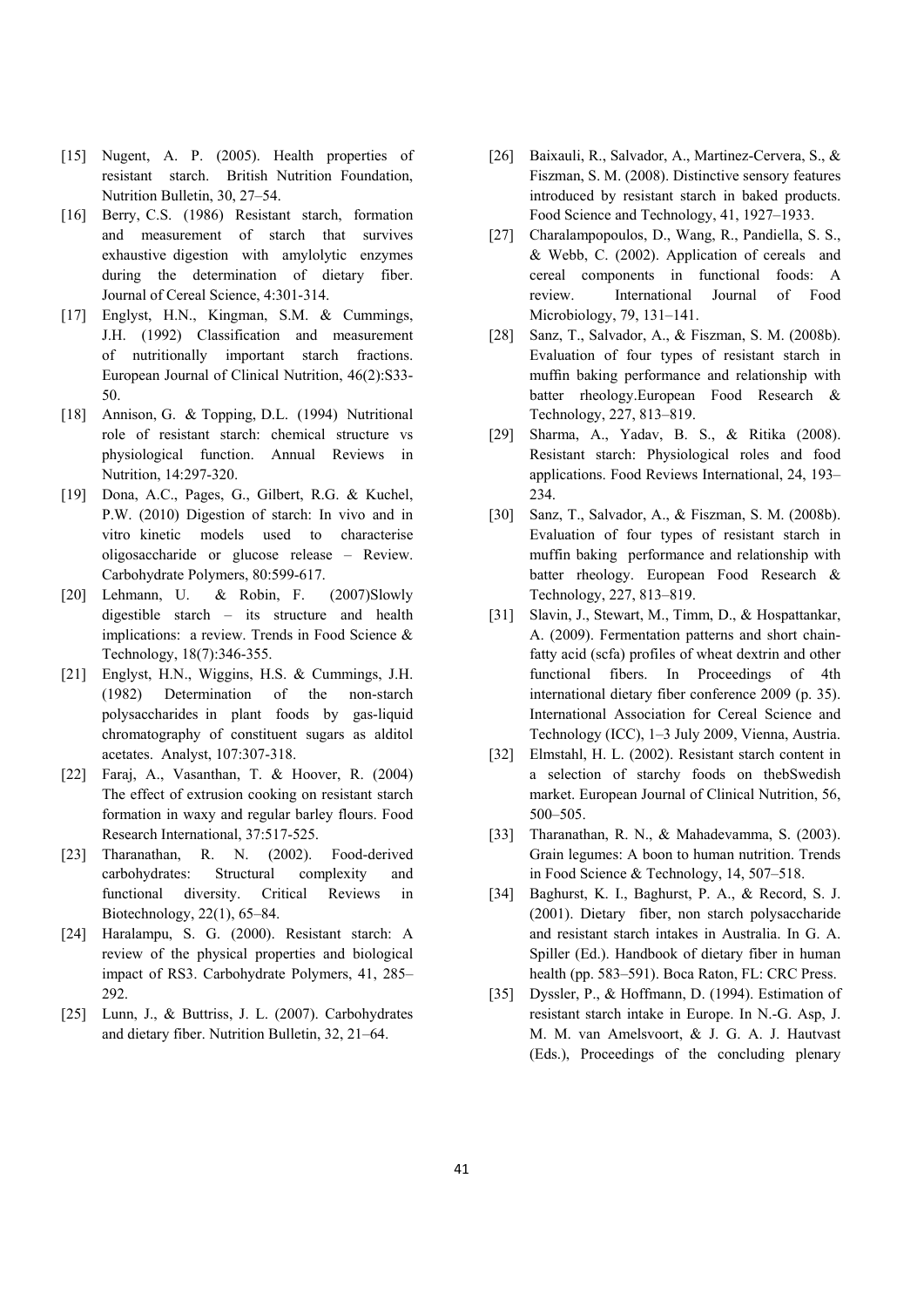meeting of EURESTA (pp. 84–86). Wageningen, The Netherlands: EURESTA.

- [36] Asp, N.G., van Amelsvoort, J.M.M. & Hautvast, J.G.A.J. (1996) Nutritional implications of resistant starch. Nutrition Research Reviews, 9:1- 31.
- [37] Themeier, H., Hollman, J., Neese, U. & Lindhauer, M.G. (2005) Structural and morphological factors influencing the quantification of resistant starch II in starches of different botanical origin. Carbohydrate Polymers, 61:72-79.
- [38] Mermelstein, N. H. (2009). Analyzing for resistant starch. Food Technology, 4, 80–84.
- [39] Slavin, J. (2004). Whole grains and human health. Nutrition Research Reviews, 17, 99–110.
- [40] Rochfort, S., & Panozzo, J. (2007). Phytochemicals for health, the role of pulses. Journal of Agricultural and Food Chemistry, 55, 7981–7994.
- [41] Rodriguez, S. L., Islas, J. J., Agama, E., Tovar, J., & Bello, L. A. (2008). Characterization of a fiberrich powder prepared by liquefaction of unripe banana flour. Food Chemistry, 107, 1515–1521.
- [42] Bednar, G. E., Patil, A. R., Murray, S. M., Grieshop, C. M., Merchen, N. R., & Fahey, G. C. (2001). Starch and fiber fractions in selected food and feed ingredients affect their small intestinal digestibility and fermentability and their large bowel fermentability in vitro in a canine model. The Journal of Nutrition, 131, 276– 286.
- [43] Mikulikoa, D., Masar, S., & Kraic, J. (2008). Biodiversity of legume health-promoting starch. Starch, 60, 426–432
- [44] Giczewska, A., & Borowska, J. (2003). Nutritional value of broad bean seeds. Part 1: Starch and fiber. Food, 47(2), 95–97.
- [45] Topping, D. L., Anthony, M. F., & Bird, F. (2003). Resistant starch as prebiotic and synbiotic: State of the art. Proceedings of the Nutrition Society, 62, 171–176.
- [46] Cummings, J. H., Edmond, L. M., & Magee, E. A. (2004). Dietary carbohydrates and health: Do we still need the fiber concept? Clinical Nutrition supplements, 1, 5–17.
- [47] Raben, A., Tagliabue, A., Christensen, N. J., Madsn, J., Holst, J. J., & Astrup, A. (1994).

Resistant starch: The effect on postprandial glycemia, hormonal response and satiety. American Journal of Clinical Nutrition, 60, 544– 551.

- [48] Reader, D., Johnson, M. L., Hollander, P., & Franz, M. (1997). Response of resistantstarch in a food bar vs. two commercially available bars in persons with type II diabetes mellitus. Diabetes, 46(1), 254.
- [49] Truwell, A. S. (1992). Glycemic index of foods. European Journal of Clinical Nutrition, 46(2), 91– 101.
- [50] Higgins, J. A., Higbee, D. R., Donahoo, W. T., Brown, I. L., Bell, M. L., & Bessesen, D. H. (2004). Resistant starch consumption promotes lipid oxidation. Nutrition & Metabolism, 1, 8.
- [51] Behall, K. M., & Hallfrisch, J. (2002). Plasma glucose and insulin reduction after consumption of breads varying in amylose content. European Journal of Clinical Nutrition, 56, 913–920.
- [52] Brown, M. A., Storlien, L. H., & Brown, I. L. (2003). Cooking attenuates the ability of high amylose meals to reduce plasma insulin concentrations in rats. British Journal of Nutrition, 90, 823–827.
- [53] Shimada, M., Mochizuki, K., & Goda, T. (2008). Dietary resistant starch reduceslevels of glucosedependent insulinotropic polypeptide mRNA along the jejunum–ileum in both normal and type 2 diabetics rats. Bioscience, Biotechnology and Biochemistry, 72(8), 2206–2209.
- [54] Scholz-Ahrens, E., Ade, P., Marten, B., Weber, P., Timm, W., Yahya, A., et al. (2007).Prebiotics, probiotics, and synbiotics affect mineral absorption, bone mineral content, and bone structure. Journal of Nutrition, 137, 838–846.
- [55] Roberfroid, M. B. (2000). Prebiotics and probiotics: Are they functional foods? American Journal of clinical Nutrition, 71(6), 1682–1687.
- [56] Perera, A, Meda, V. & Tyler, R.T. (2010) Resistant starch: A review of analytical protocols for determining resistant starch and of factors affecting the resistant starch content of foods. Food Research International, 43:1959- 1974.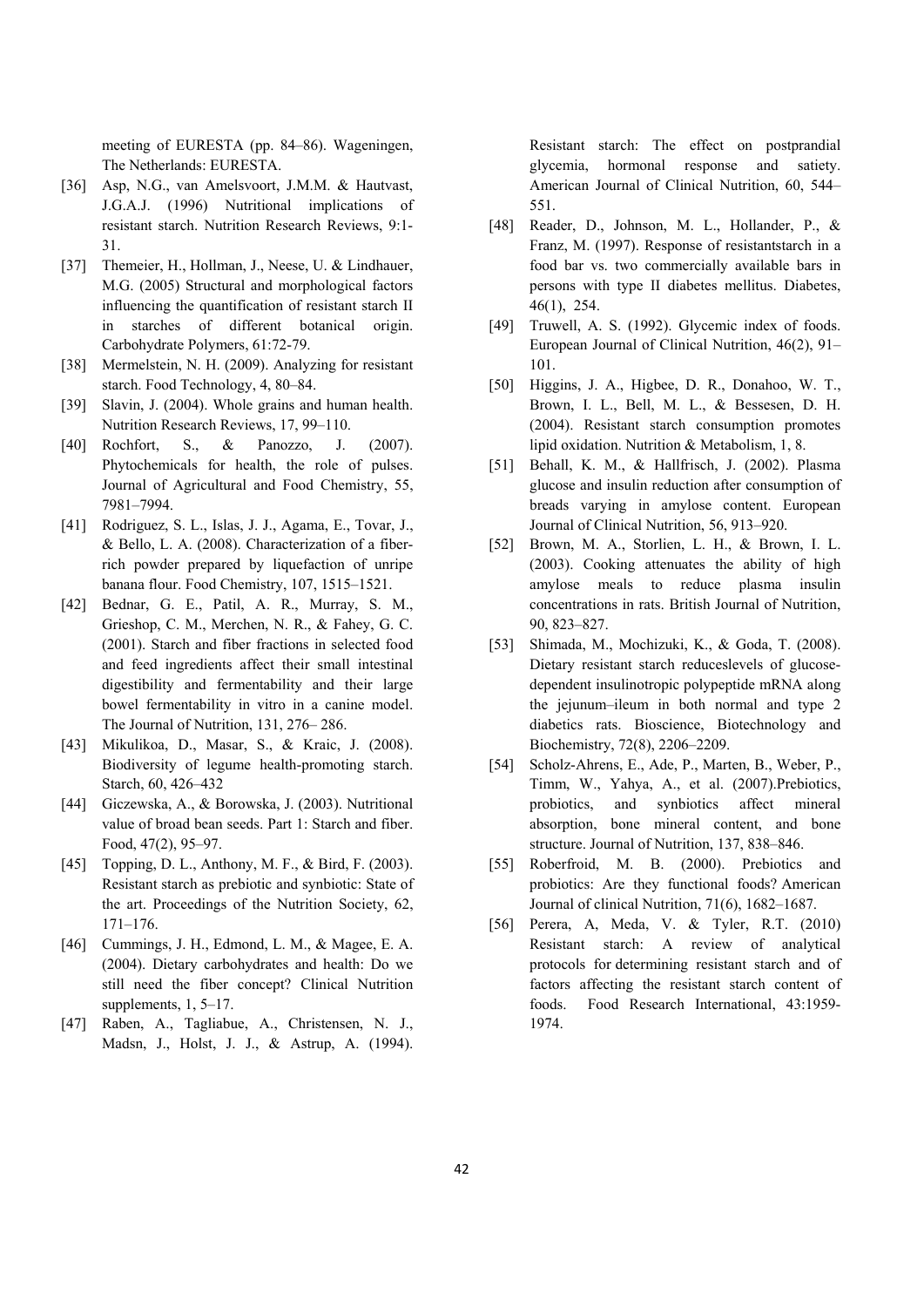- [57] Ferguson, L. R., Tasman-Jones, C., Englyst, H., & Harris, P. J. (2000). Comparative effects of three resistant starch preparations on transit time and short-chain fatty acid production in rats. Nutrition & Cancer, 36, 230–237.
- [58] Champ, M., Langkilde, A. M., & Brovns, F. (2003). Advances in dietary fiber characterization 1. Definition of dietary fiber, physiological relevance, health benefits and analytical benefits. Nutrition Research Reviews, 16, 71–82.
- [59] Bingham, S. A., Day, N. E., & Luben, R. (2003). Dietary fiber in food and protection against colorectal cancer in the European prospective investigation into cancer and nutrition (EPIC): An observational study. The Lancet, 361, 1496– 1501.
- [60] Leu, R. K., Hu, Y., & Young, G. P. (2002). Effects of resistant starch and nonstarch polysaccharides on colonic luminal environment and genotoxin-induced apoptosis in the rat. Carcinogenesis, 23(5), 713–719.
- [61] Morita, T., Kasaoka, S., Hase, K., & Kiriyama, S. (1999). Psyllium shifts the fermentation site of high-amylose cornstarch toward the distal colon and increases fecal butyrate concentration in rats. Journal of Nutrition, 129,2081–2087.
- [62] Liu, R., & Xu, G. (2008). Effects of resistant starch on colonic preneoplastic aberrant crypt foci in rats. Food and Chemical Toxicology, 46, 2672–2679.
- [63] Han, K. H., Fukushima, M., Kato, T., Kojima, M., Ohba, K., Shimada, K., et al. (2003). Sterol excretions and hepatic mRNA levels in rats. Lipids, 38(9), 919–924.
- [64] Martinez-Flores, H. E., Chang, Y. K., Martinez-Bustos, F., & Sgarbierid, V. (2004). Effect of high fiber products on blood lipids and lipoproteins in hamsters. Nutrition research, 24(1), 85–93.
- [65] De-Deckere, E. A. M., Kloots, W. J., & Van-Amelsvoort, J. M. M. (1993). Resistant starch decreases serum total cholesterol and triacylglycerol concentrations in rats. Journal of Nutrition, 123, 2142–2151.
- [66] Hashimoto, N., Ito, Y., Han, K. H., Shimada, K., Sekikawa, M., Topping, D. L., et al. (2006). Potato

pulps lowered the serum cholesterol and triglyceride levels in rats. Journal of Nutritional Science and Vitaminology, 52, 445–450.

- [67] Mikušová, L., Šturdík, E., Mošovská, S., Brindzová, L., & Mikulajová, A. (2009). Development of new bakery products with high dietary fiber content and antioxidant activity for obesity prevention. In Proceedings of 4th international dietary fiber conference (p. 185). Vienna, Austria: International association for cereal science and technology (ICC).
- [68] Ranganathan, S., Champ, M., Pechard, C., Blanchard, P., Nguyen, M., Colonna, P., et al. (1994). Comparative study of the acute effects of resistant starch and dietary fibers on metabolic indexes in men. American Journal of Clinical Nutrition, 59,879–883.
- [69] Tagliabue, A., Raben, A., Heijnen, M. L., Deurenberg, P., Pasquali, E., & Astrup, A. (1995). The effect of raw potato starch on energy expenditure and substrate oxidation. American Journal of Clinical Nutrition, 61, 1070–1075.
- [70] Howe, J. C., Rumpler, W. V., & Behall, K. M. (1996). Dietary starch composition and level of energy intake alter nutrient oxidation in 'carbohydrate-sensitive' men. Journal of Nutrition, 126, 2120–2129.
- [71] Roben, A., Andersen, K., & Karberg, M. A. (1997). Acetylation of or B- cyclodesetrin addition to potato starch: Beneficial effect on glucose metabolism and appetite sensations. American Journal of Clinical Nutrition,66, 304– 314.
- [72] Tapsell, L. C. (2004). Diet and metabolic syndrome: Where does resistant starch fit in? Journal of the Association of Analytical Chemists International, 87(3), 756–760.
- [73] De Roos, N., Heijnen, M. L., & De Graff, C. (1995). Resistant starch has little effect on appetite, food intake and insulin secretion of healthy young men. European Journal of Clinical Nutrition, 49, 532–541.
- [74] Anderson, G. H., Catherine, N. L., & Woodend, D. M. (2002). Inverse association between the effect of carbohydrates on blood glucose and subsequent